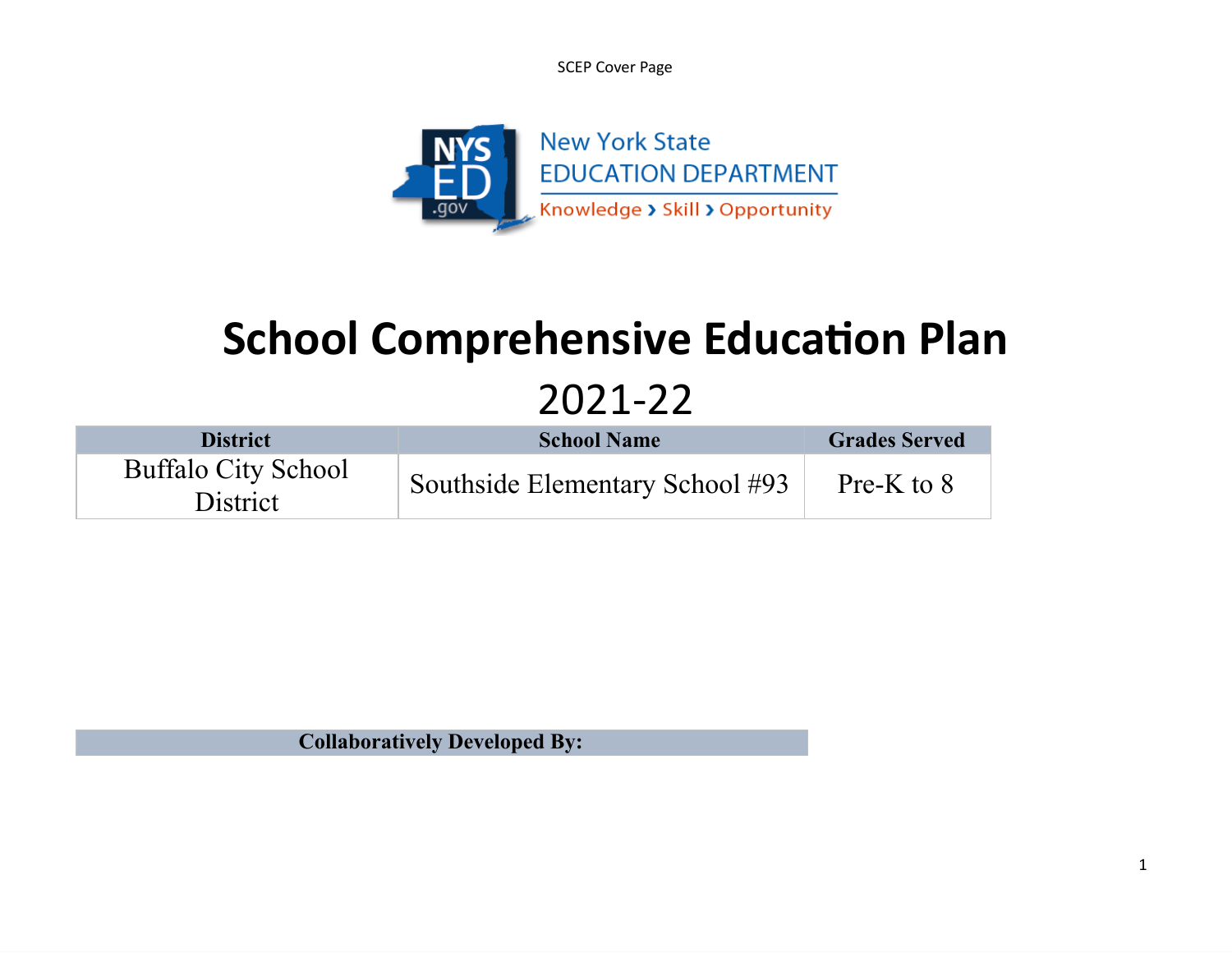| The Southside Elementary School SCEP Development Team: |
|--------------------------------------------------------|
| <b>Patricia Brucz</b>                                  |
| <b>Katie Goldman</b>                                   |
| <b>Ashley Nsengiyumva</b>                              |
| <b>Marcus Anderson</b>                                 |
| <b>Colleen Kowalczewski</b>                            |
|                                                        |
| <b>Bridget Hudson</b>                                  |
| Dana Cassata                                           |
| <b>Michelle Evans</b>                                  |
| Christan O'Leary                                       |
| <b>Nicole Herkey</b>                                   |
| <b>Nicole Sperrazza</b>                                |
| <b>Stephanie Leguori</b>                               |
| <b>Liza Waters</b>                                     |
| <b>Diane O'Connell</b>                                 |
| <b>Kristen Dollman</b>                                 |
| <b>Andrea Moyer</b>                                    |
| <b>Beth Steinhaus</b>                                  |
| <b>Sarah Gallien</b>                                   |
| <b>Dris Belkorchi</b>                                  |
| <b>Heather Chiarello</b>                               |
| Jennifer Felder                                        |
| <b>Tammy Banks</b>                                     |
| <b>Tiffany Charles</b>                                 |
|                                                        |

*And in partnership with the staff, students, and families of Southside Elementary School.*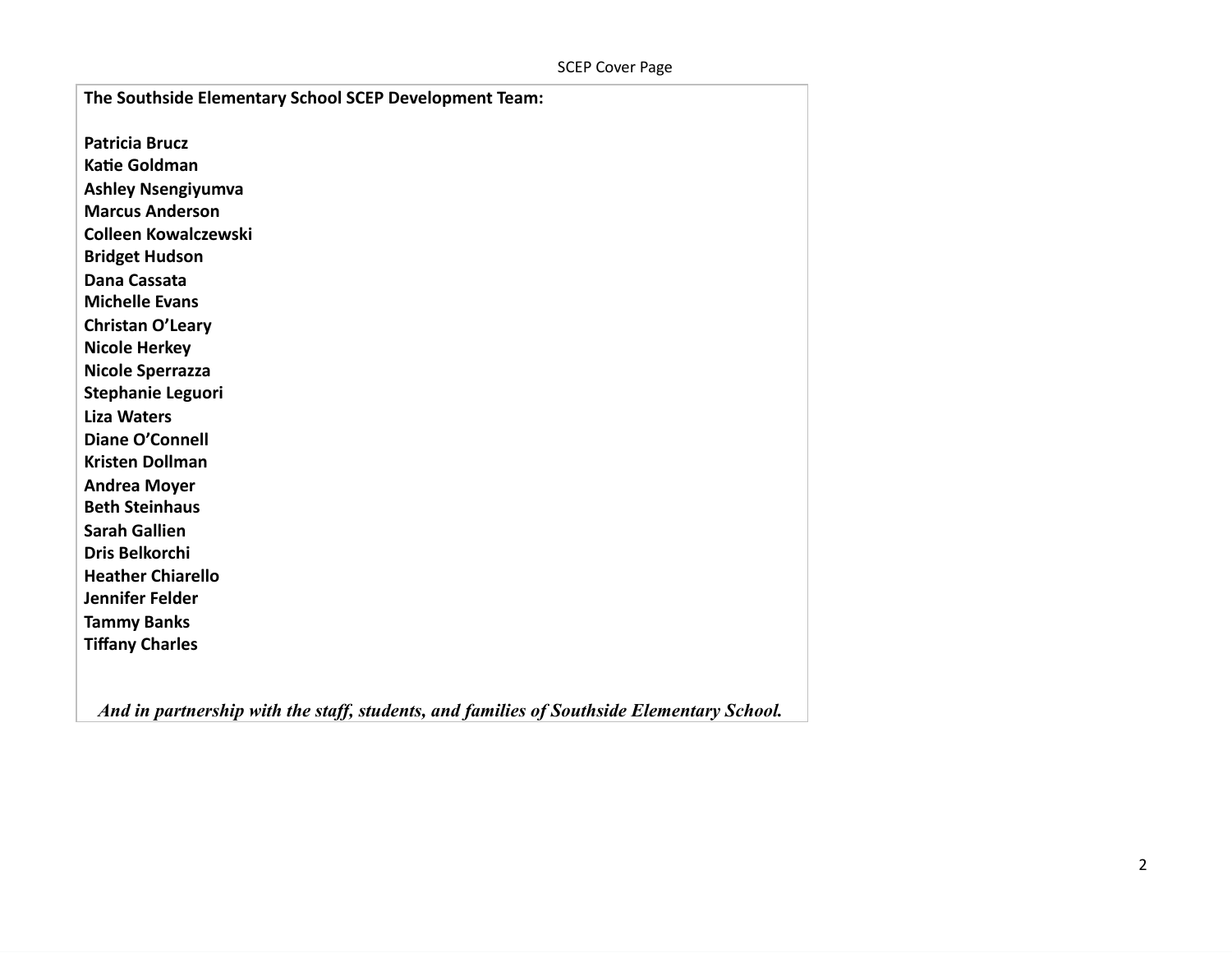# Guidance for Teams

### **Template**

Any part of the plan can be collapsed or expanded by clicking on the triangle next to the blue headings. You can also move through the sections of the plan by accessing the Navigation Pane in Microsoft Word.

# Commitments and Strategies

After completing the Student Interviews, discussing the Equity Self-Reflection, and reviewing recent data, including survey data, school teams should discuss what was learned and the review the document "How Learning [Happens](http://www.nysed.gov/common/nysed/files/programs/accountability/how-learning-happens-messaging-framework.pdf)," particularly page 3. Then the team should ask, "**What should we prioritize to support our students and work toward the school we wish to be?**

The team should take the answers to this question and identify 2 to 4 commitments for the 2021-22 school year. For each commitment, the team will identify strategies that will advance these commitments.

School teams have a lot of flexibility when selecting the commitments that are identified. There is no requirement that commitments must align with specific subject areas, as was required in the past. Any of the full statements that appear on page 3 of the How Learning [Happens](http://www.nysed.gov/common/nysed/files/programs/accountability/how-learning-happens-messaging-framework.pdf) framework, such as "Every child can see themselves reflected in teachers, leaders, curriculum, and learning materials" could serve as a commitment. To be meaningful, it is important that the commitments be informed by the Student Interviews, Equity Self-Reflection, and review of recent data, and the commitments should connect to the school's values and aspirations.

After school teams identify their commitments, they should consider strategies that will allow the school to advance that commitment. School teams will need to identify how they will gauge success with this strategy, what the strategy entails, and any resources that are necessary to implement that strategy.

### Resources for the Team

NYSED Improvement Planning website: <http://www.nysed.gov/accountability/improvement-planning>

- Using Your SCEP to Pursue Your School's [Aspirations](https://vimeo.com/547580129) and Values (video [tutorial\)](https://vimeo.com/547580129)
- [Requirements](http://www.nysed.gov/common/nysed/files/programs/accountability/scep-requirements-stakeholder-participation.pdf) for Meaningful Stakeholder Participation SCEP
- Guidance on [Interviewing](http://www.nysed.gov/common/nysed/files/programs/accountability/interviewing-students-in-advance-developing-scep.pdf) Students in Advance of Developing the SCEP
- Equity [Self-Reflection](http://www.nysed.gov/common/nysed/files/programs/accountability/equity-self-reflection-identified-schools.docx) for Identified Schools
- How Learning [Happens](http://www.nysed.gov/common/nysed/files/programs/accountability/how-learning-happens-messaging-framework.pdf)
- [Writing](http://www.nysed.gov/common/nysed/files/programs/accountability/writing-your-scep.pdf) Your SCEP
- [Developing](http://www.nysed.gov/common/nysed/files/programs/accountability/developing-your-scep-month-by-month.pdf) Your SCEP -- Month by Month
- Staying Connected with the School Community [Throughout](http://www.nysed.gov/common/nysed/files/programs/accountability/staying_connected_with_the_school_community_throughout_the_development_of_the_scep.pdf) the [Development](http://www.nysed.gov/common/nysed/files/programs/accountability/staying_connected_with_the_school_community_throughout_the_development_of_the_scep.pdf) of the SCEP
- Sample SCEP: Cohesive, Relevant [Curriculum](http://www.nysed.gov/common/nysed/files/programs/accountability/2021-22_scep_sample_commitment_-_cohesive_relevant_curriculum.pdf)
- Sample SCEP: Deepening [Connections](http://www.nysed.gov/common/nysed/files/programs/accountability/2021-22_scep_sample_commitment_-_deepening_connections.pdf)
- Sample SCEP: [Graduation](http://www.nysed.gov/common/nysed/files/programs/accountability/2021-22_scep_sample_commitment_-_graduation_and_success_beyond_hs.pdf) and Success Beyond HS
- Sample SCEP: Graduation through [Relationships](http://www.nysed.gov/common/nysed/files/programs/accountability/2021-22_scep_sample_commitment_-_graduation_through_relationships.pdf)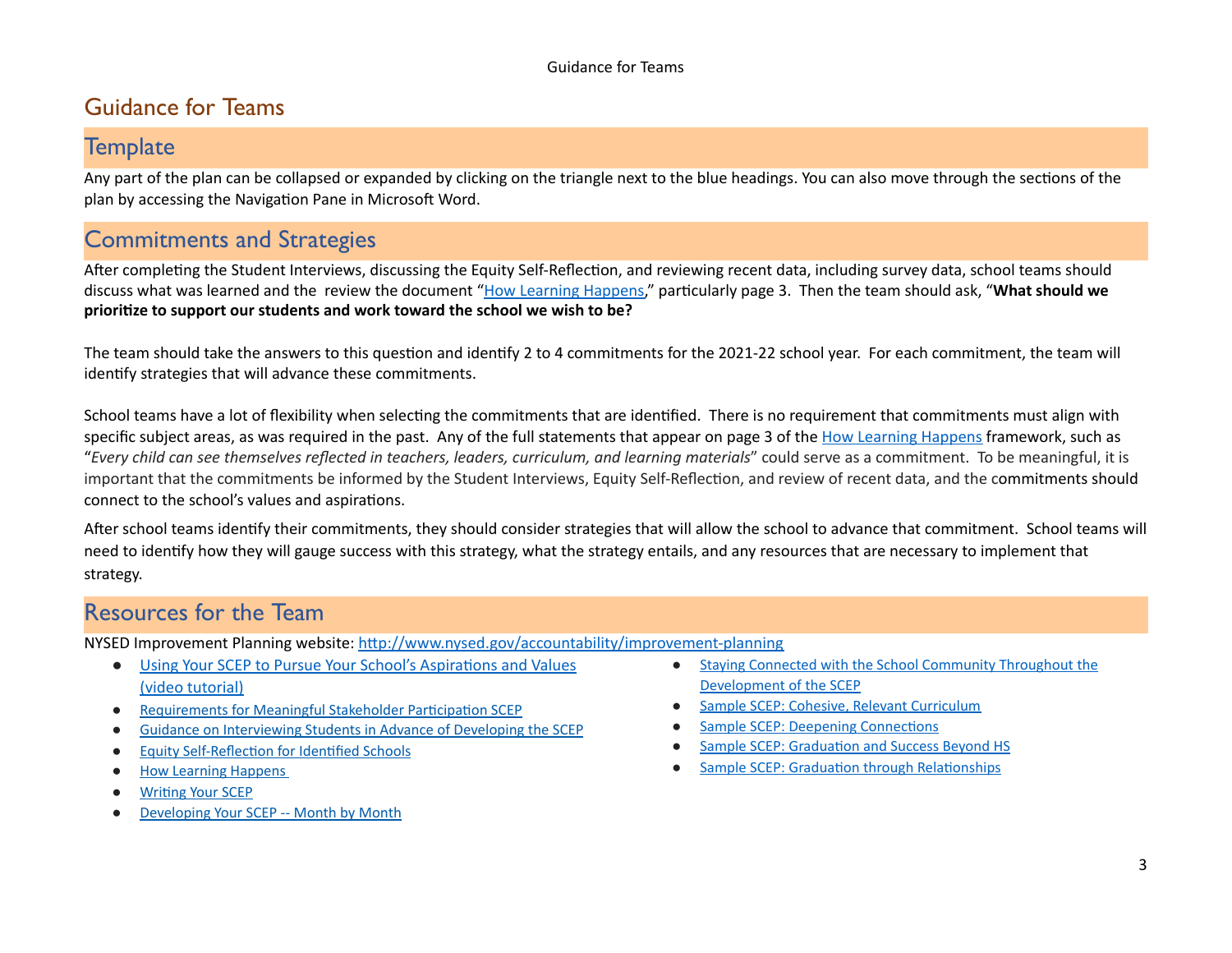# COMMITMENT 1

# Our Commitment

| What is one commitment we will<br>promote for 2021-22?                                                                                                                                                                                                                                                                                                            | We commit to strengthening our ability to engage our students in a cohesive,<br>student centered learning environment.                                                                                                                                                                                                                                                                                                                                                                                          |  |  |
|-------------------------------------------------------------------------------------------------------------------------------------------------------------------------------------------------------------------------------------------------------------------------------------------------------------------------------------------------------------------|-----------------------------------------------------------------------------------------------------------------------------------------------------------------------------------------------------------------------------------------------------------------------------------------------------------------------------------------------------------------------------------------------------------------------------------------------------------------------------------------------------------------|--|--|
| Why are we making this commitment?<br>Things to potentially take into consideration when<br>crafting this response:<br>How does this commitment fit into the<br>school's vision?                                                                                                                                                                                  | We believe as a school that our students need to share common curricular<br>experiences to prepare them as lifelong learners. We also would like to make<br>sure these experiences and related materials connect to the cultural identities<br>of our students.                                                                                                                                                                                                                                                 |  |  |
| Why did this emerge as something to commit<br>to?<br>In what ways is this commitment influenced<br>$\bullet$<br>by the "How Learning Happens" document?<br>The Equity Self-Reflection? Student<br>Interviews?<br>What makes this the right commitment to<br>$\bullet$<br>pursue?<br>How does this fit into other commitments and<br>the school's long-term plans? | The students shared in interviews that many lack self-confidence in both<br>academics and social relationships. Students have felt disconnected from their<br>peers and school community due to COVID and virtual learning. Many students<br>have expressed anxiety in both social and academic relationships. By making<br>learning experiences more relevant and inclusive of our student community,<br>we hope to increase student academic and social confidence and in turn,<br>increase academic success. |  |  |
|                                                                                                                                                                                                                                                                                                                                                                   | We will strive to engage students in meaningful learning that is relevant to<br>them, while making connections to academic content and building<br>relationships with others.                                                                                                                                                                                                                                                                                                                                   |  |  |
|                                                                                                                                                                                                                                                                                                                                                                   | When completing the Equity Self-Reflection, the team found that our school<br>has an emerging need to incorporate an inclusive curriculum that meets the<br>needs of all of our students.                                                                                                                                                                                                                                                                                                                       |  |  |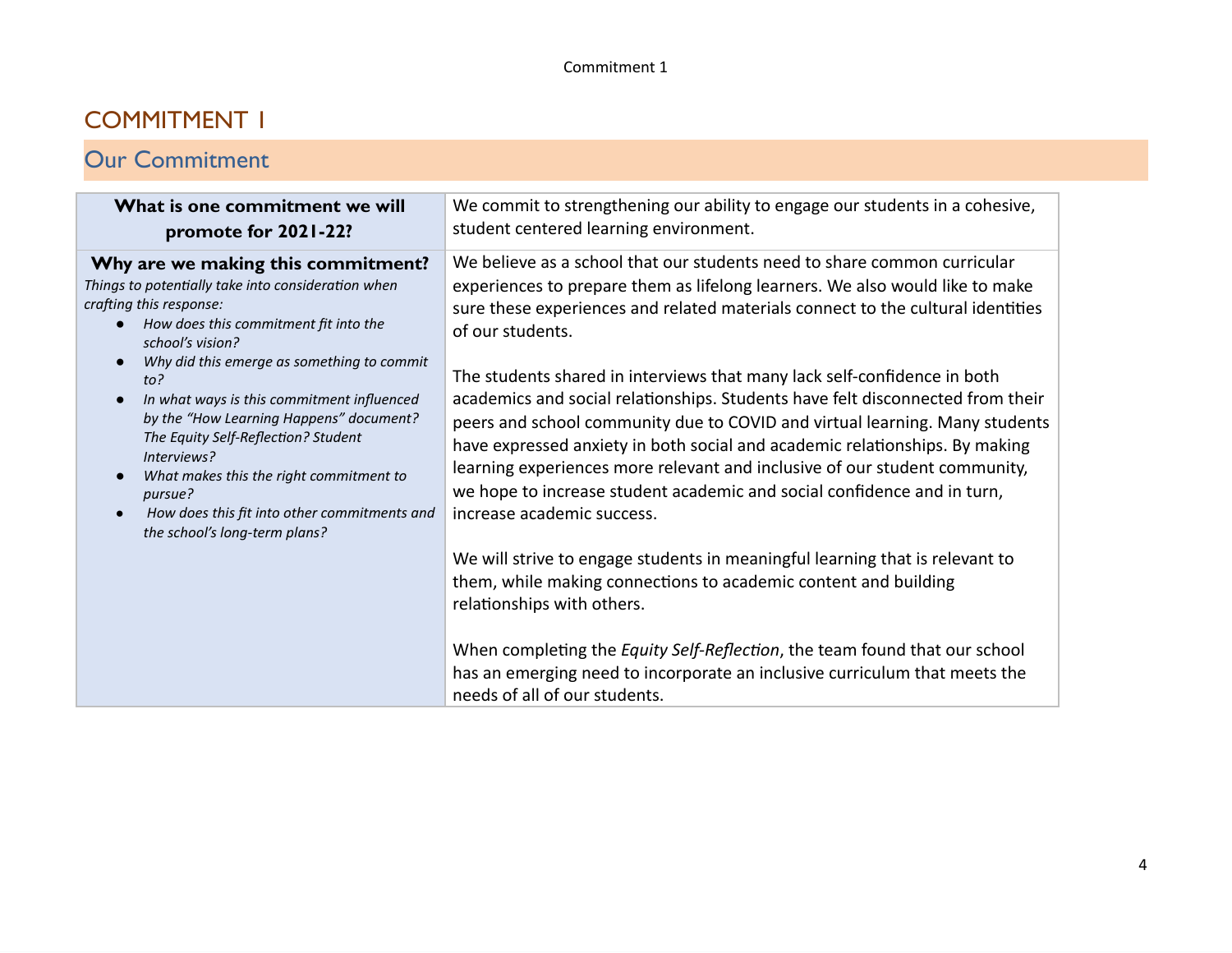# Key Strategies and Resources

| <b>STRATEGY</b>                                                  | <b>METHODS</b>                                                                                                                                                                                                                                                          | <b>GAUGING SUCCESS</b>                                                                                                                                                                                                                                                                                                                                                                                                                                                                                         | <b>RESOURCES</b>                                                                                                                                                                                                                                                                                                                                                                 |
|------------------------------------------------------------------|-------------------------------------------------------------------------------------------------------------------------------------------------------------------------------------------------------------------------------------------------------------------------|----------------------------------------------------------------------------------------------------------------------------------------------------------------------------------------------------------------------------------------------------------------------------------------------------------------------------------------------------------------------------------------------------------------------------------------------------------------------------------------------------------------|----------------------------------------------------------------------------------------------------------------------------------------------------------------------------------------------------------------------------------------------------------------------------------------------------------------------------------------------------------------------------------|
| What strategies will<br>we pursue as part of<br>this commitment? | What does this strategy entail?                                                                                                                                                                                                                                         | How will we know if this<br>strategy is making a difference?<br>Include points that will occur<br>during the year that will be<br>helpful in gauging success.                                                                                                                                                                                                                                                                                                                                                  | What resources (Schedule,<br>Space, Money, Processes,<br>Individuals) are necessary to<br>support these strategies?                                                                                                                                                                                                                                                              |
| <b>Differentiation</b>                                           | Professional Development for<br>all PK-8 teaching staff with<br>work sessions embedded into<br>the day. Staff will work with<br>grade level teams to develop<br>differentiated plans and<br>activities that align to the<br>curriculum and standards for<br>that grade. | We will know this strategy is<br>working if:<br>Multiple methods of<br>differentiation are<br>present in daily lesson<br>plans that will be<br>monitored weekly by<br>administration.<br>The administration team<br>$\bullet$<br>will use the Instructional<br>Coaching Tool to monitor<br>weekly the<br>implementation of<br>differentiated<br>instructional practices.<br><b>Differentiated Learning</b><br>Areas will be established<br>and monitored through<br>weekly walk-throughs by<br>administration. | Self-paced option for<br>$\bullet$<br>those teachers who<br>are unable to attend<br>Professional<br>Development.<br>(Building Technology<br>Coach-create a<br>supplemental nearpod<br>activity)<br>Arrange for district<br>personnel to facilitate<br>Professional<br>Development.<br>Secure district funding<br>for Professional<br>Development per the<br>School-Based Budget. |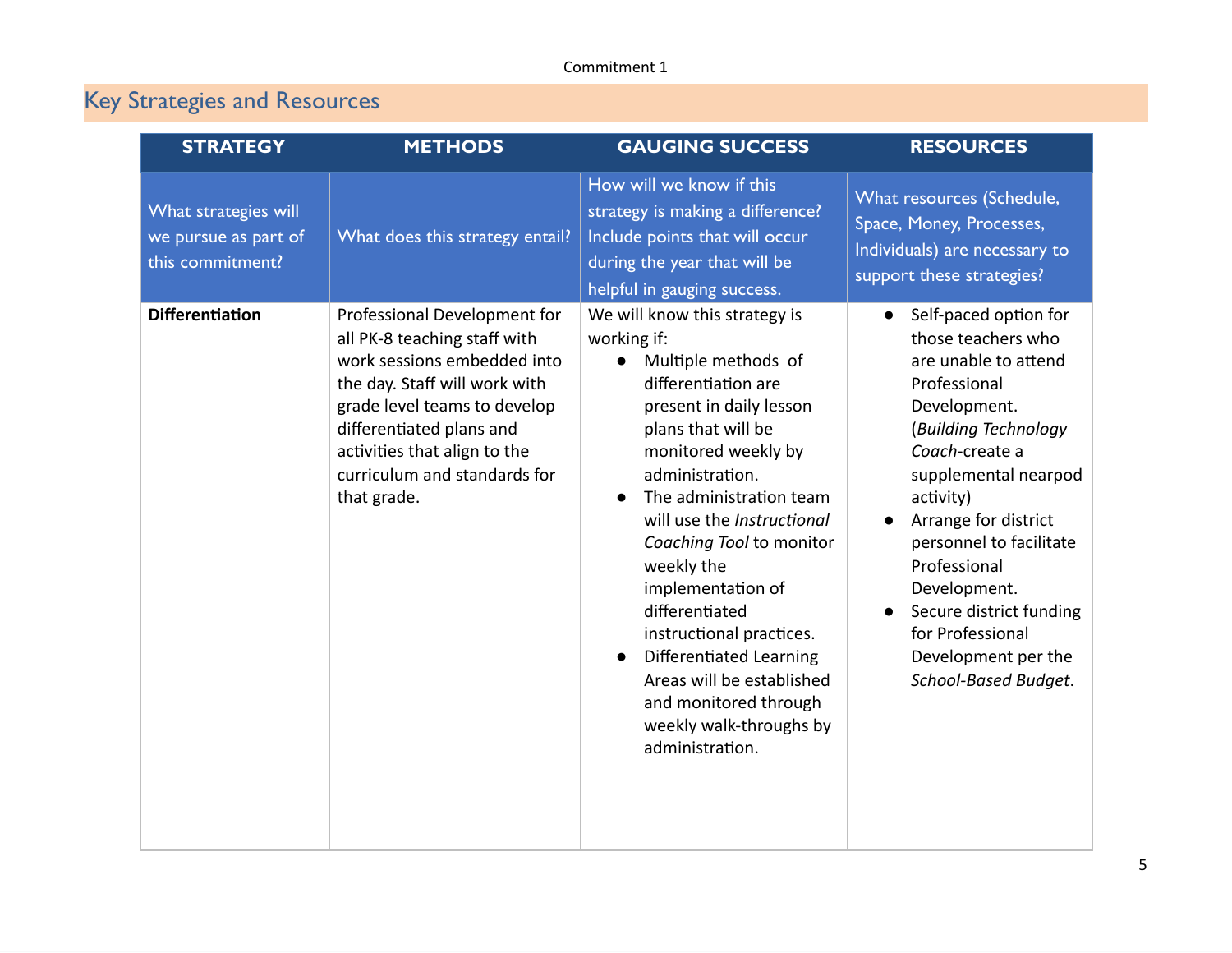|                                                | Differentiated grading and<br>assessments for all students.                                                                     | We will know this strategy is<br>working if:<br>Student grades on report<br>cards will be more<br>reflective of 'student<br>efforts.'                                                                                                                                                                                                                                                                                  | Secure district level<br>$\bullet$<br>support and training<br>for differentiation of<br>assessments and<br>grading of all students. |
|------------------------------------------------|---------------------------------------------------------------------------------------------------------------------------------|------------------------------------------------------------------------------------------------------------------------------------------------------------------------------------------------------------------------------------------------------------------------------------------------------------------------------------------------------------------------------------------------------------------------|-------------------------------------------------------------------------------------------------------------------------------------|
|                                                | <b>Academic Intervention Service</b><br>(AIS) in grades 8, 7, & 5                                                               | We will know this strategy is<br>working if:<br>Increase and growth in<br>formative assessments<br>(BOY, MOY, & EOY).<br>The administration team<br>will use the Instructional<br>Coaching Tool to monitor<br>weekly the<br>implementation of AIS<br>instructional practices.<br>Multiple methods of<br>differentiation are<br>present in daily lesson<br>plans that will be<br>monitored weekly by<br>administration. | Scheduled time in<br>students' schedules<br>for the re-teaching of<br>instructional strategies<br>and targeted support.             |
| <b>Data Driven</b><br><b>Instruction (DDI)</b> | During Grade Level Meetings,<br>teachers will analyze<br>content-based data to inform:<br>Instructional<br>decisions/practices. | We will know this strategy is<br>working when:<br>Teachers create and<br>facilitate small group<br>lessons/action plans<br>outlining differentiation                                                                                                                                                                                                                                                                   | Scheduled time during<br>$\bullet$<br><b>Grade-Level Meetings</b><br>to discuss DDI action<br>plans and re-teaching<br>strategies.  |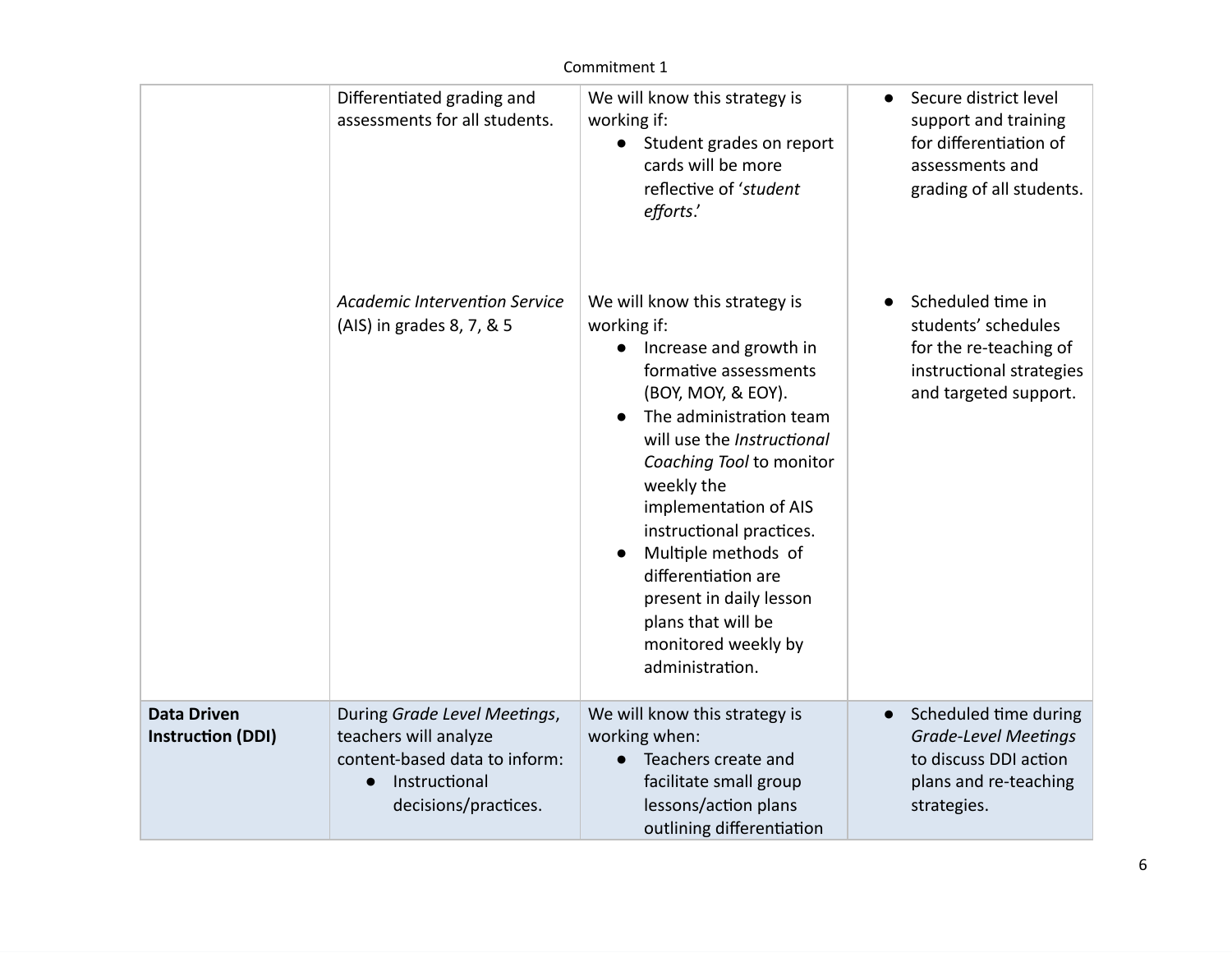| • Create differentiated<br>instructional groupings.<br>• Scaffolded curriculum<br>that aligns to students'<br>individual needs. | (standards, objectives,<br>student groupings,<br>instructional strategies,<br>materials) as monitored<br>monthly by<br>administration.<br>Increase and growth in<br>$\bullet$<br>formative assessments<br>(BOY, MOY, & EOY). | • Ensure that adequate<br>grade level meeting<br>time is devoted to the<br>DDI process monthly. |
|---------------------------------------------------------------------------------------------------------------------------------|------------------------------------------------------------------------------------------------------------------------------------------------------------------------------------------------------------------------------|-------------------------------------------------------------------------------------------------|
|---------------------------------------------------------------------------------------------------------------------------------|------------------------------------------------------------------------------------------------------------------------------------------------------------------------------------------------------------------------------|-------------------------------------------------------------------------------------------------|

# End-of-the-Year Desired Outcomes

School teams are invited to consider if the belief statements shared below connect to this commitment. Since each commitment is unique, school teams should decide how progress about this commitment might be noted. If the team's answer to a "we believe" prompt is no, that section should be left blank.

#### We believe these survey responses will give us good feedback about our progress with this commitment:

|                       | <b>Survey Question(s) or Statement(s)</b>                                                                                                                                                                                                                                                                                                                                      | <b>Desired response</b><br>(e.g. % agree or strongly agree) |
|-----------------------|--------------------------------------------------------------------------------------------------------------------------------------------------------------------------------------------------------------------------------------------------------------------------------------------------------------------------------------------------------------------------------|-------------------------------------------------------------|
| <b>Student Survey</b> | This school provides instructional materials (e.g., textbooks,<br>handouts) that reflect my cultural background, ethnicity, and<br>identity.<br>I feel safe at this school.<br>My teachers give me individual attention when I need it.<br>My teachers often connect what I am learning to life outside the<br>classroom.<br>My teachers expect me to do my best all the time. |                                                             |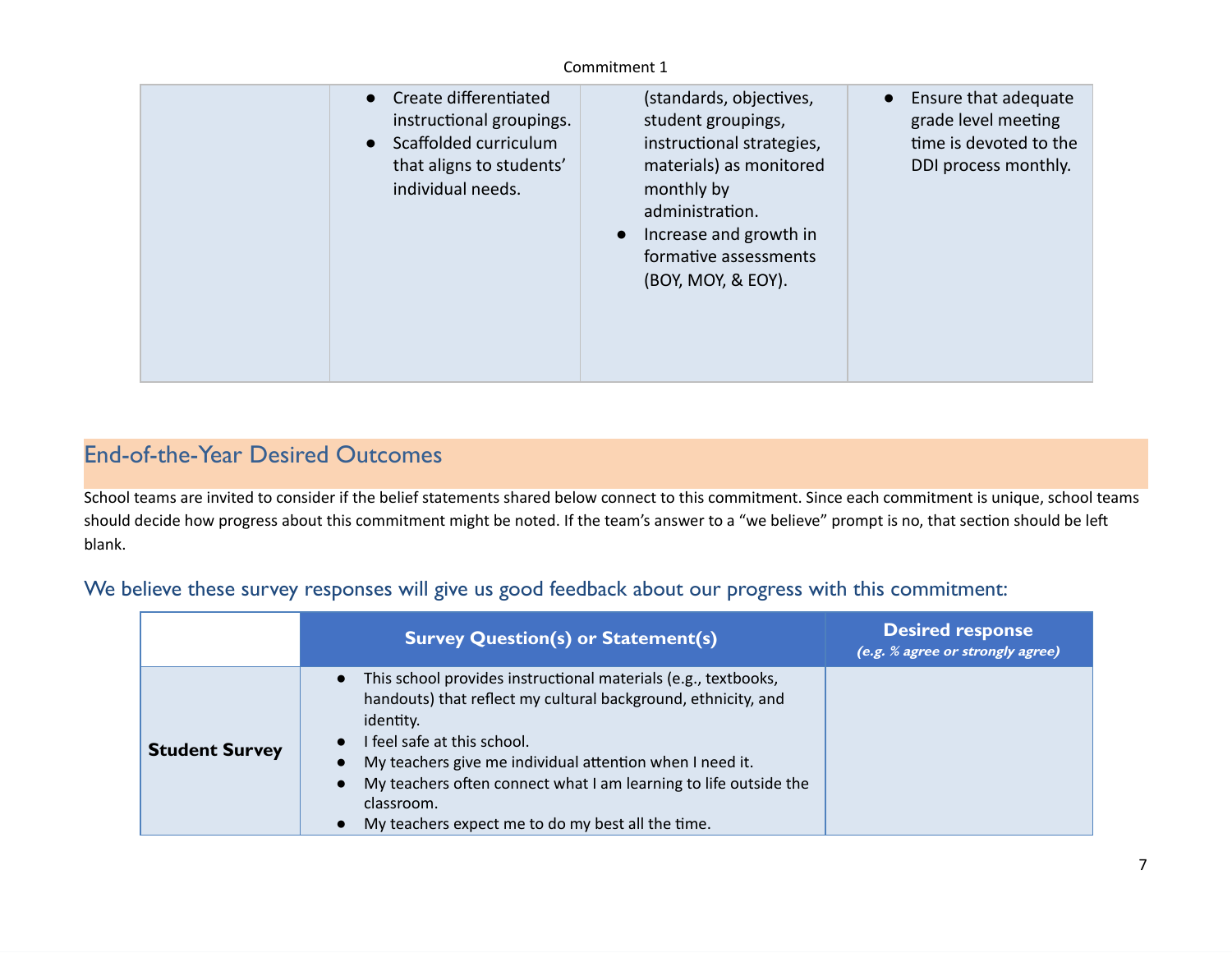| <b>Staff Survey</b>  | The programs and resources at this school are adequate to<br>$\bullet$<br>support students' learning.<br>Teachers at this school feel that it is a part of their job to prepare<br>$\bullet$<br>students to succeed in college. |  |
|----------------------|---------------------------------------------------------------------------------------------------------------------------------------------------------------------------------------------------------------------------------|--|
| <b>Family Survey</b> | This school has high expectations for students.<br>This school sees me as a partner in my child's education.                                                                                                                    |  |

### We believe having the following occur will give us good feedback about our progress with this commitment:

Quantitative data and/or qualitative descriptions of where we strive to be at the end of the 2021-22 school year.

Our goal is to have 80% of teachers implementing differentiated instruction utilizing the *Data Driven Instructional Process*.

We will base our instructional outcomes on a balanced approach of growth shown with proficiency in content areas and formative assessments.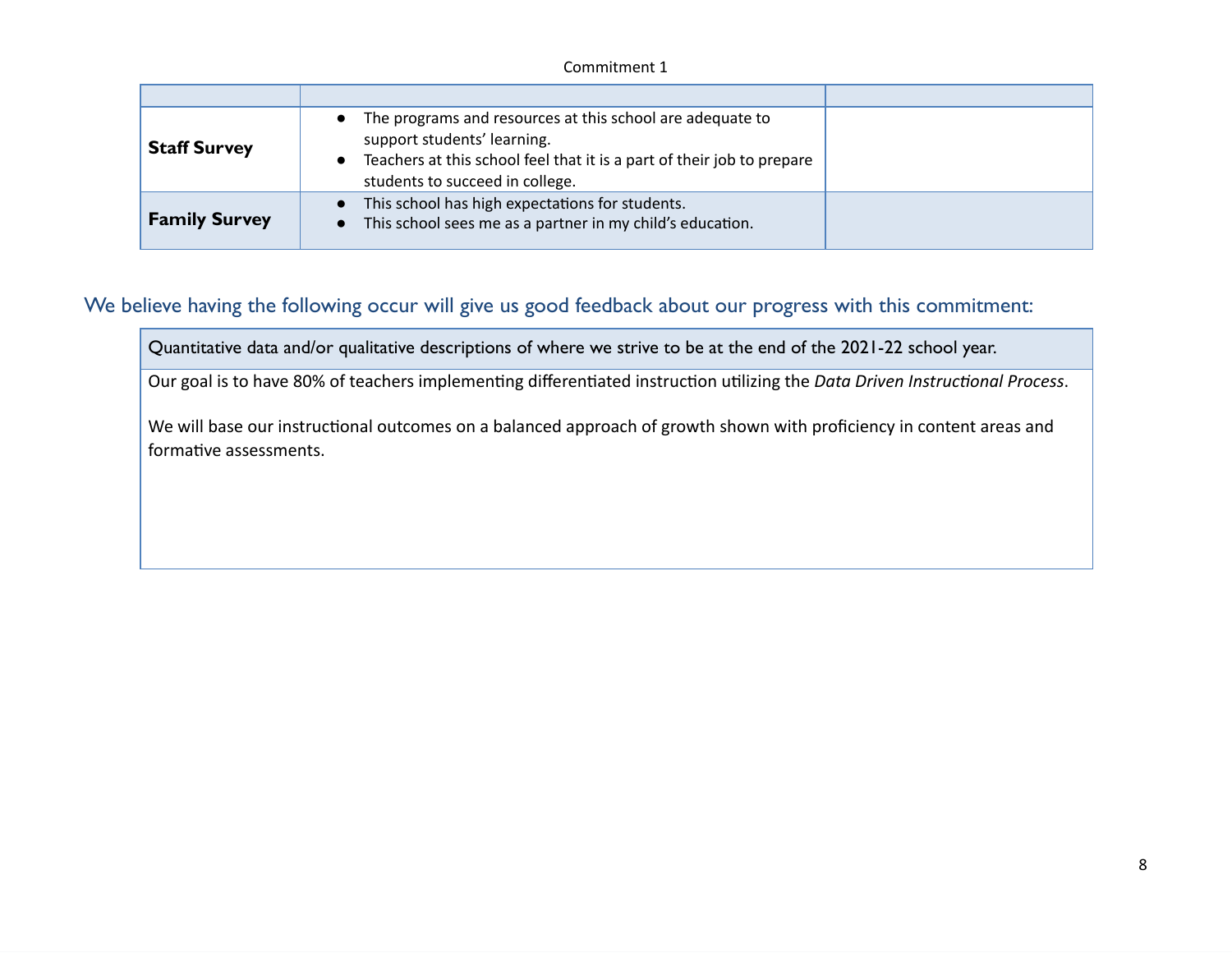# COMMITMENT 2

# Our Commitment

| What is one commitment we will<br>promote for 2021-22?                                                                                                                                                                                                                                                                                                                                                                                                                                                                                                                                       | We commit to building and strengthening the relationships between staff and<br>students to build a supportive, affirming and inclusive learning environment.                                                                                                                                                                                                                                                                                                                                                                                                                                                                               |
|----------------------------------------------------------------------------------------------------------------------------------------------------------------------------------------------------------------------------------------------------------------------------------------------------------------------------------------------------------------------------------------------------------------------------------------------------------------------------------------------------------------------------------------------------------------------------------------------|--------------------------------------------------------------------------------------------------------------------------------------------------------------------------------------------------------------------------------------------------------------------------------------------------------------------------------------------------------------------------------------------------------------------------------------------------------------------------------------------------------------------------------------------------------------------------------------------------------------------------------------------|
| Why are we making this commitment?<br>Things to potentially take into consideration when<br>crafting this response:<br>How does this commitment fit into the<br>$\bullet$<br>school's vision?<br>Why did this emerge as something to commit<br>$\bullet$<br>to?<br>In what ways is this commitment influenced<br>$\bullet$<br>by the "How Learning Happens" document?<br>The Equity Self-Reflection? Student<br>Interviews?<br>What makes this the right commitment to<br>$\bullet$<br>pursue?<br>How does this fit into other commitments and<br>$\bullet$<br>the school's long-term plans? | We believe that children are best able to learn when they feel cared for,<br>respected and connected to others. We also feel that it is important that they<br>see themselves in the learning and social activities that we provide.<br>For more than a year, our students, families, teachers and staff have been<br>isolated from one another.<br>79% percent of our students were 100% virtual during the 2020-2021 school<br>year.<br>Based on the Student Interviews, students expressed feelings of loss and grief<br>over missing friends, teachers and the structure that the everyday routine of<br>coming to school encompasses. |
|                                                                                                                                                                                                                                                                                                                                                                                                                                                                                                                                                                                              |                                                                                                                                                                                                                                                                                                                                                                                                                                                                                                                                                                                                                                            |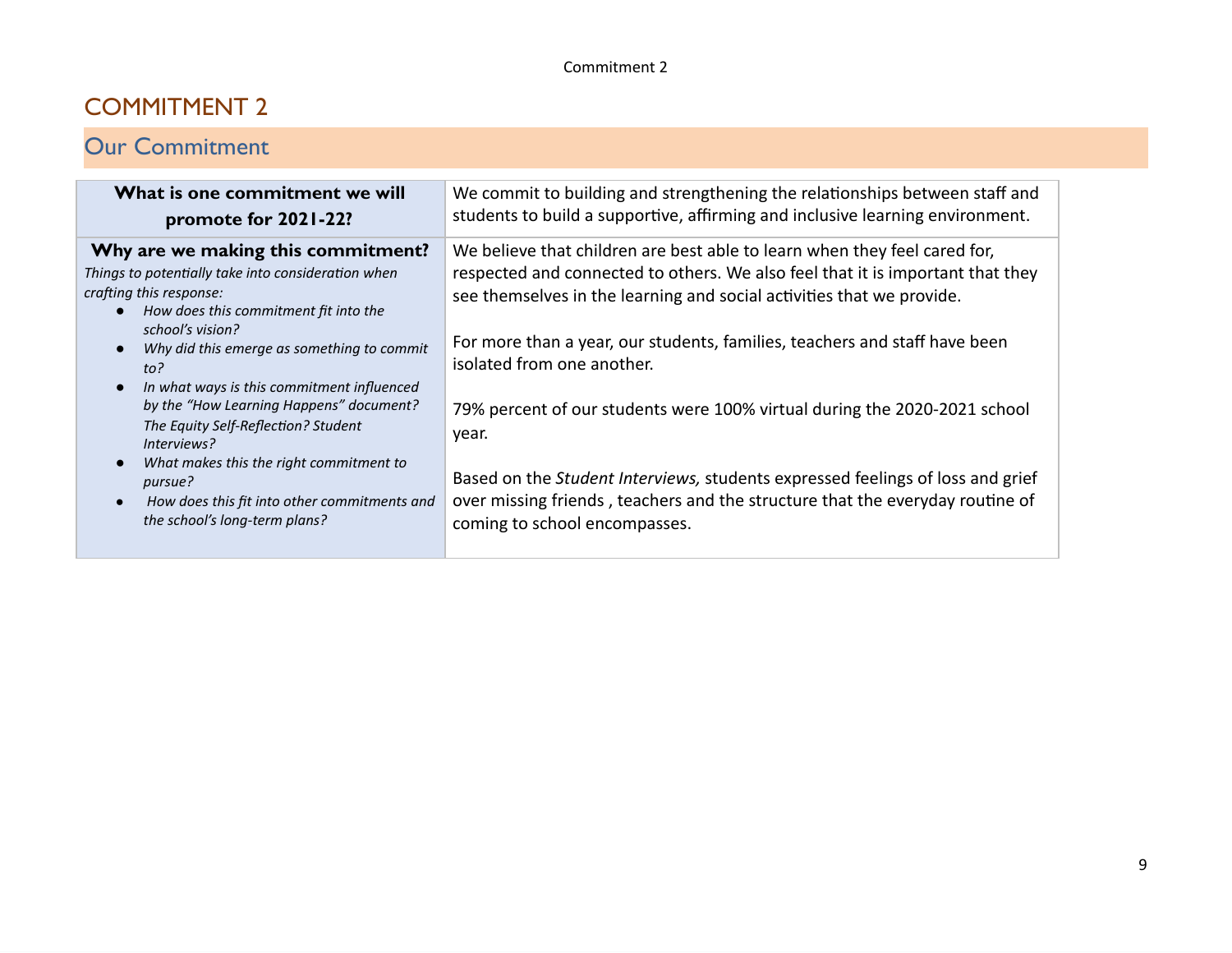# Key Strategies and Resources

| <b>STRATEGY</b>                                                  | <b>METHODS</b>                                                                                                                                                                                                                                                                                                                                                                          | <b>GAUGING SUCCESS</b>                                                                                                                                                                                                                                                       | <b>RESOURCES</b>                                                                                                    |
|------------------------------------------------------------------|-----------------------------------------------------------------------------------------------------------------------------------------------------------------------------------------------------------------------------------------------------------------------------------------------------------------------------------------------------------------------------------------|------------------------------------------------------------------------------------------------------------------------------------------------------------------------------------------------------------------------------------------------------------------------------|---------------------------------------------------------------------------------------------------------------------|
| What strategies will<br>we pursue as part of<br>this commitment? | What does this strategy entail?                                                                                                                                                                                                                                                                                                                                                         | How will we know if this<br>strategy is making a difference?<br>Include points that will occur<br>during the year that will be<br>helpful in gauging success.                                                                                                                | What resources (Schedule,<br>Space, Money, Processes,<br>Individuals) are necessary to<br>support these strategies? |
| <b>Invisible Mentoring</b><br>Program                            | 8 week program where a<br>mentor meets with a student<br>twice weekly-following a check<br>and connect model with option<br>to continue as needed $(+2)$<br>weeks to assess).<br>Quarter 1 will be our<br>8th grade identified<br>subgroup.<br>Students/mentors have<br>$\bullet$<br>the option to continue<br>informal mentoring<br>beyond successful<br>completion of the<br>program. | We will know this strategy is<br>working:<br>• We will use student,<br>teacher and parent<br>surveys (google forms)<br>after 8 weeks to<br>reassess the program<br>based on attendance,<br>office discipline<br>referrals (ODR) and<br>beginning of the year<br>assessments. | Identify mentors to<br>$\bullet$<br>assign to a specified<br>cohort of students.<br>Funding for incentives.         |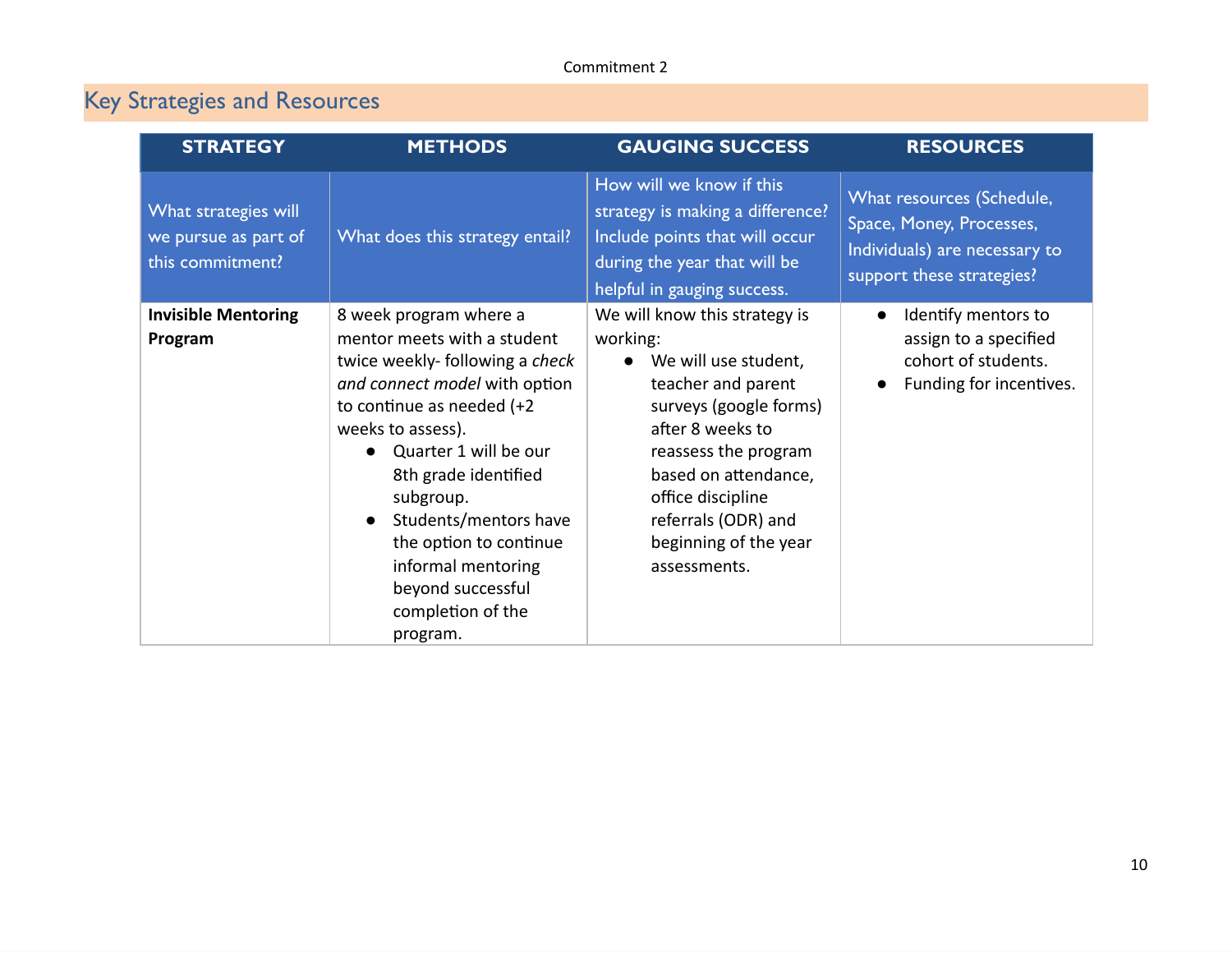| <b>Social Activities &amp;</b><br><b>Incentives</b> | Quarterly activities/incentives<br>that will promote social<br>connections and wellness.<br>An interest survey to be<br>completed by students<br>to schedule events for<br>the year.                                                                                                                        | <b>Student Attendance</b><br>$\bullet$<br>Data will improve and<br>be monitored using<br>Infinite Campus<br>Reports during Student<br>Support monthly<br>meetings.                                                                                                                                                                                                                                                                                           | Committee formed to<br>support efforts and<br>schedule events.<br>Students to complete<br>Interest Survey.<br>Funding for incentives.<br>$\bullet$                                                                                                                                                                                                                                                                                                                                                  |
|-----------------------------------------------------|-------------------------------------------------------------------------------------------------------------------------------------------------------------------------------------------------------------------------------------------------------------------------------------------------------------|--------------------------------------------------------------------------------------------------------------------------------------------------------------------------------------------------------------------------------------------------------------------------------------------------------------------------------------------------------------------------------------------------------------------------------------------------------------|-----------------------------------------------------------------------------------------------------------------------------------------------------------------------------------------------------------------------------------------------------------------------------------------------------------------------------------------------------------------------------------------------------------------------------------------------------------------------------------------------------|
| <b>Restorative Circles</b>                          | Professional Development on<br>facilitating Restorative Circles<br>by a district trainer.<br>10-minute circle time in<br>daily schedules (Pre-K to<br>6)<br>Fist to Five Check-In<br>every period in grades 6<br>to 8.<br><b>Team Building Circles</b><br>$\bullet$<br>prior to Lunch in Grades<br>7 and 8. | Decrease in Office<br>$\bullet$<br>Discipline Referrals as<br>monitored by<br>administration.<br>Decrease in short and<br>$\bullet$<br>long-term suspensions<br>as monitored by<br>administration.<br>Higher attendance in<br>monthly incentive<br>activities as monitored<br>monthly by the Student<br>Support Team.<br>Administration will<br>monitor Restorative<br>Practices during weekly<br>walk-throughs using<br>the Instructional<br>Coaching Tool. | <b>Restorative Practices</b><br>$\bullet$<br>will be scheduled in<br>daily routines.<br>Example prompts being<br>provided in the Daily<br>Bulletin (i.e., circle &<br>team building).<br>Secure district funding<br>$\bullet$<br>for Professional<br>Development per the<br>School-Based Budget.<br>Self-paced option for<br>$\bullet$<br>those teachers who are<br>unable to attend<br>Professional<br>Development (Building<br>Technology<br>Coach-create a<br>supplemental nearpod<br>activity). |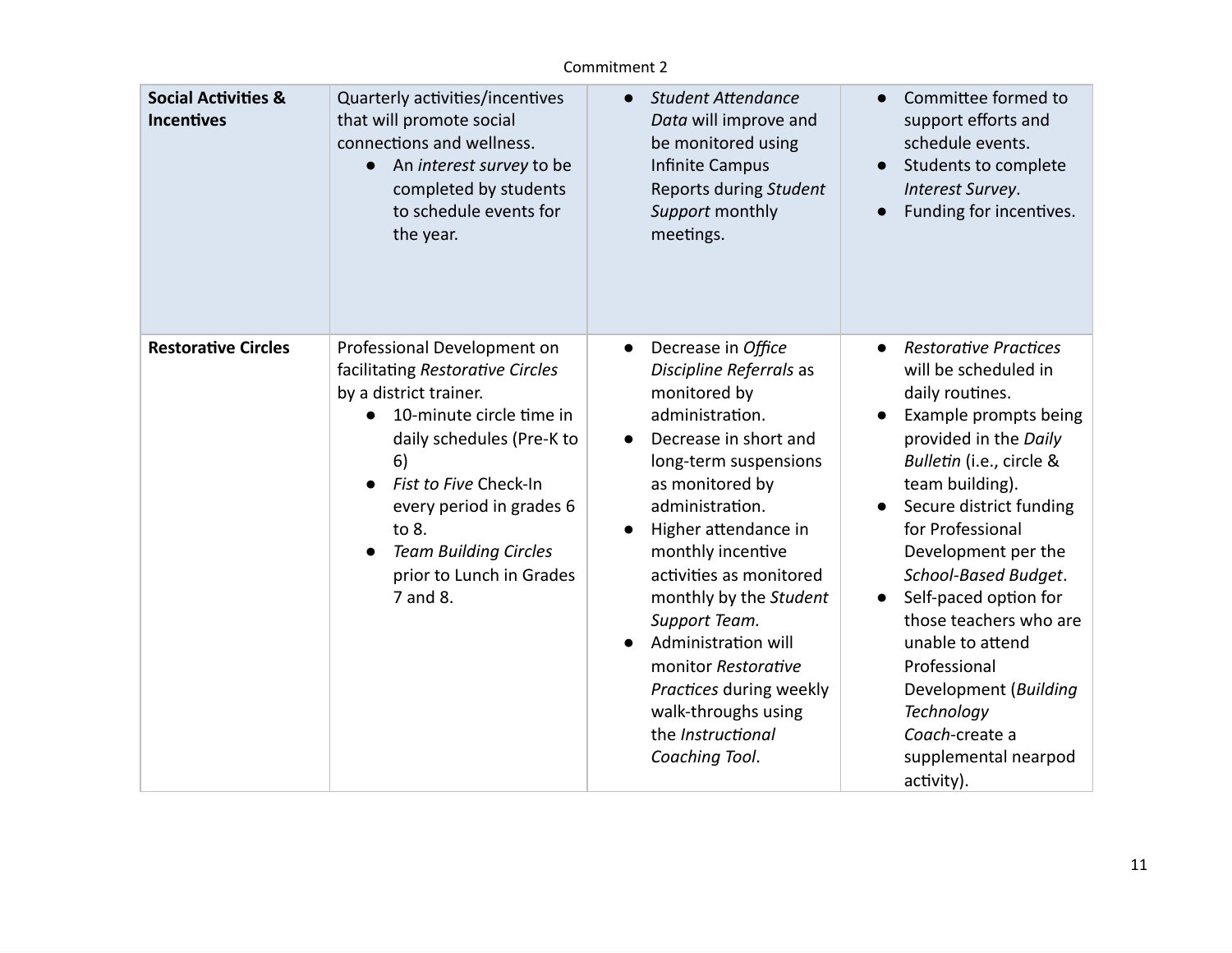# End-of-the-Year Desired Outcomes

School teams are invited to consider if the belief statements shared below connect to this commitment. Since each commitment is unique, school teams should decide how progress about this commitment might be noted. If the team's answer to a "we believe" prompt is no, that section should be left blank.

#### We believe these survey responses will give us good feedback about our progress with this commitment:

|                       | <b>Survey Question(s) or Statement(s)</b>                                                                                                                                                                                                                                                                                                                                                                                                                                                                                                                                                               | <b>Desired response</b><br>(e.g. % agree or strongly agree) |
|-----------------------|---------------------------------------------------------------------------------------------------------------------------------------------------------------------------------------------------------------------------------------------------------------------------------------------------------------------------------------------------------------------------------------------------------------------------------------------------------------------------------------------------------------------------------------------------------------------------------------------------------|-------------------------------------------------------------|
| <b>Student Survey</b> | At this school, students talk about the importance of<br>$\bullet$<br>understanding their own feelings and feelings of others.<br>At this school, students work on listening to others to<br>$\bullet$<br>understand what they are trying to say.<br>I feel socially accepted.<br>$\bullet$<br>I can talk to my teachers about problems I am having in class.<br>I can talk to a teacher or other adult at this school about<br>something that is bothering me.<br>Adults working at this school help students develop strategies to<br>$\bullet$<br>understand and control their feelings and actions. |                                                             |
| <b>Staff Survey</b>   | This school provides quality counseling or other services to help<br>$\bullet$<br>students with social or emotional needs.<br>This school places a priority on helping students with their social,<br>$\bullet$<br>emotional, and behavioral problems.<br>I feel comfortable discussing feelings, worries, and frustrations<br>$\bullet$<br>with my supervisor.                                                                                                                                                                                                                                         |                                                             |
| <b>Family Survey</b>  | This school provides high quality services to help students with<br>$\bullet$<br>social or emotional needs.<br>Discipline is fair.                                                                                                                                                                                                                                                                                                                                                                                                                                                                      |                                                             |

We believe having the following occur will give us good feedback about our progress with this commitment:

Quantitative data and/or qualitative descriptions of where we strive to be at the end of the 2021-22 school year.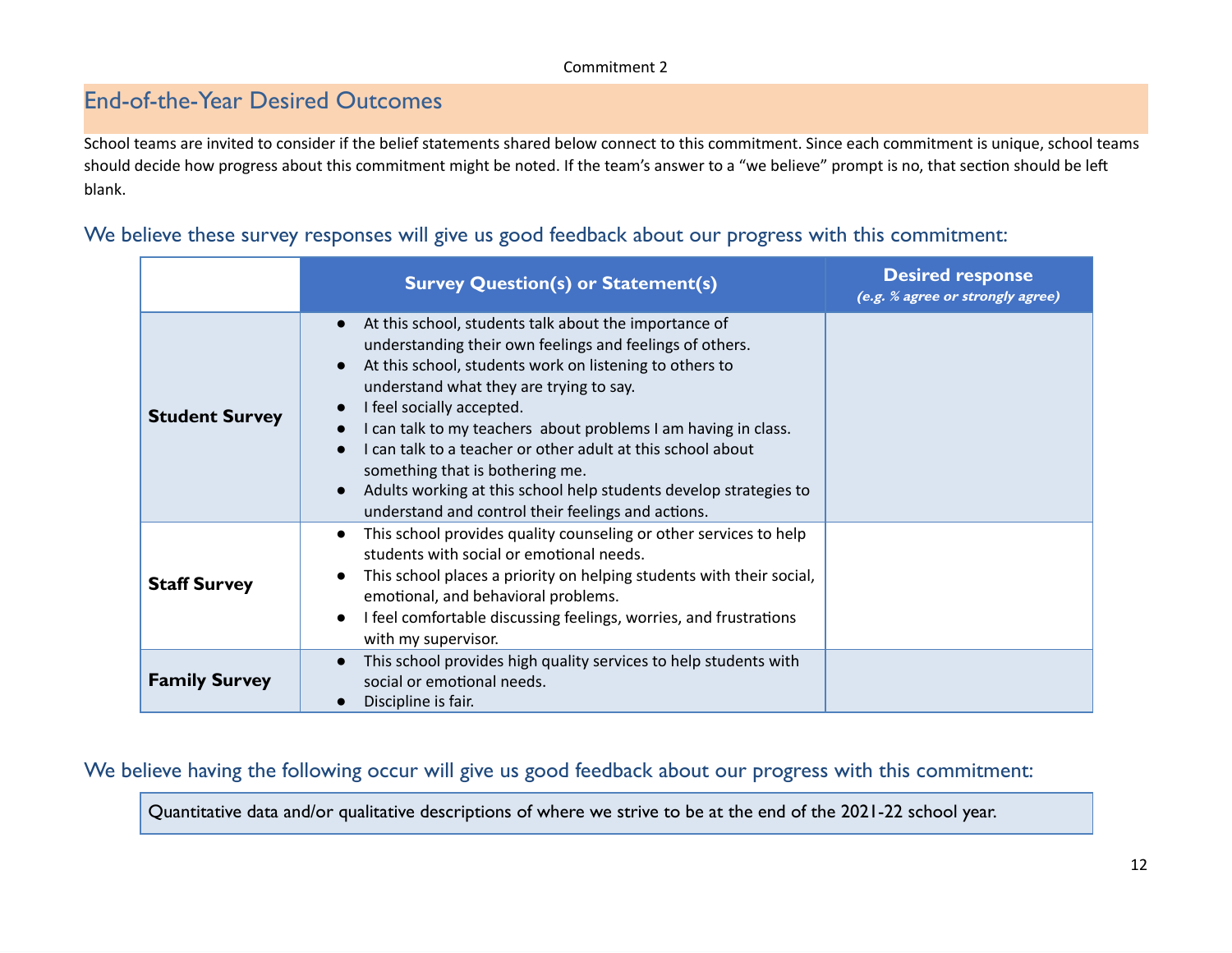Our goal is to have 85% of teachers complete the Restorative Circle training.

100% of teachers will implement *Restorative Practices* in daily routines (i.e., circles, team building, fist to five).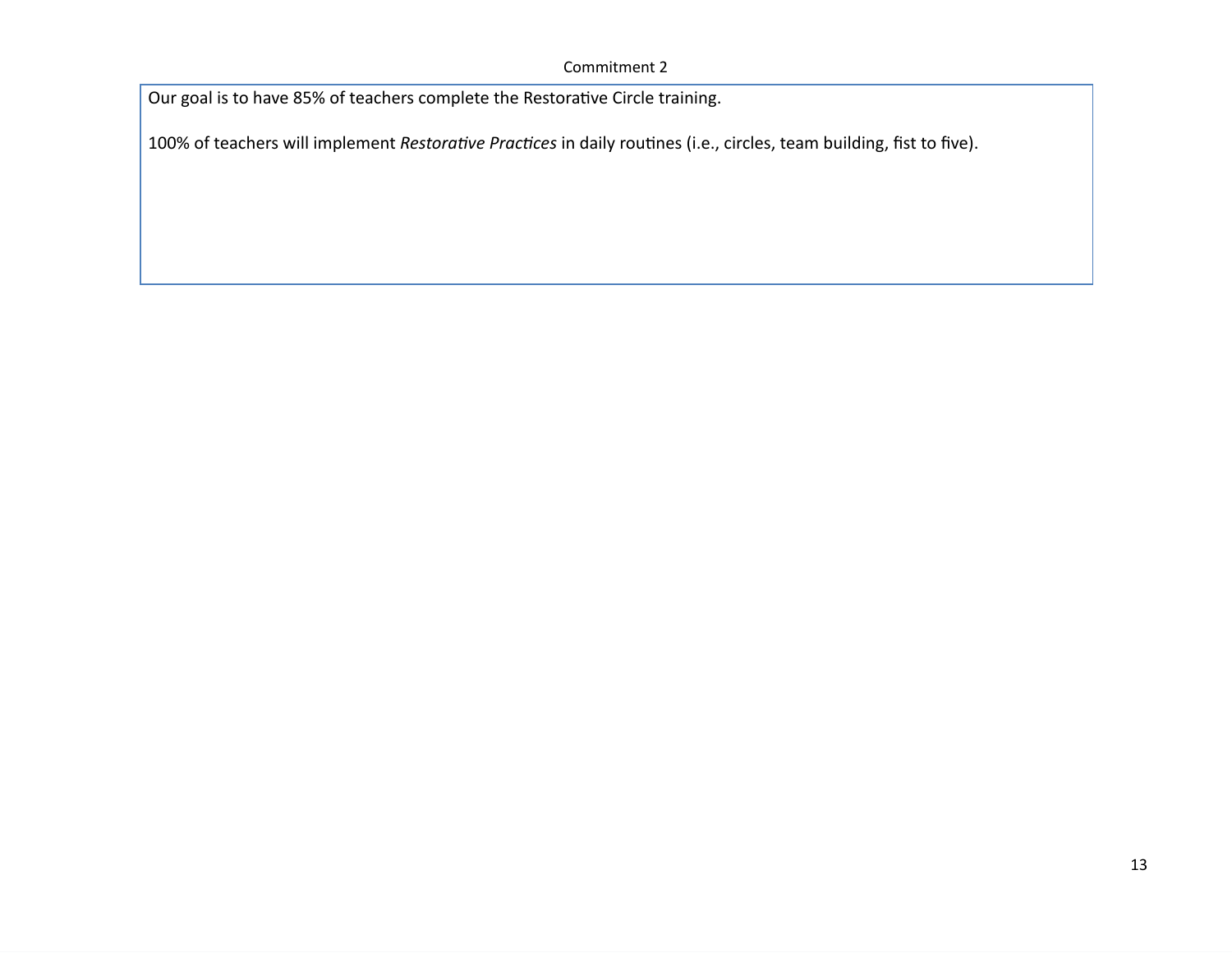#### Evidence-Based Intervention

### Evidence-Based Intervention

All CSI and TSI schools must implement at least one evidence-based intervention as part of its SCEP. The intervention identified must meet the criteria of a Tier 1, Tier 2, or Tier 3 evidence-based intervention under ESSA. More information can be found at: http://www.nysed.gov/accountability/evidence-based-interventions

Schools may choose **one of three options** for identifying their evidence-based intervention:

**Option 1:** Selecting a strategy from the **State-Supported Evidence Based Strategies** located at: <http://www.nysed.gov/accountability/state-supported-evidence-based-strategies>

**Option 2:** Selecting an evidence-based intervention **identified in one of three clearinghouses**: What Works Clearinghouse, Social Programs That Work, or Blueprints for Healthy Youth Development

**Option 3:** Reviewing research to identify its own evidence-based intervention that meets the criteria for ESSA evidence-based intervention Tier 1, Tier 2, or Tier 3 found at: <http://www.nysed.gov/accountability/evidence-based-interventions>

**Directions:** Place an "X" in the box next to the path the school has chosen for identifying its evidence-based intervention and follow the corresponding directions for that path.

# X State-Supported Evidence Based Strategy

If "X' is marked above, provide responses to the prompts below to identify the strategy and the commitment(s) it will support:

| <b>Evidence-Based Intervention Strategy</b><br><b>Identified</b>           | <b>Restorative Justice</b>                                                                                                                                                                                                                                                                                                                                                                                       |  |  |
|----------------------------------------------------------------------------|------------------------------------------------------------------------------------------------------------------------------------------------------------------------------------------------------------------------------------------------------------------------------------------------------------------------------------------------------------------------------------------------------------------|--|--|
| We envision that this Evidence-Based                                       |                                                                                                                                                                                                                                                                                                                                                                                                                  |  |  |
| <b>Intervention will support the following</b><br>commitment(s) as follows | Improve and sustain student and adult trusting relationships.<br>Implement a year-long system that reduces the use of<br>suspensions and permanent removal of a student from a<br>school system in response to student misbehavior to<br>eliminate racial inequalities in discipline practices.<br>Develop district-wide staff professional development on<br>culture change and restorative justice approaches. |  |  |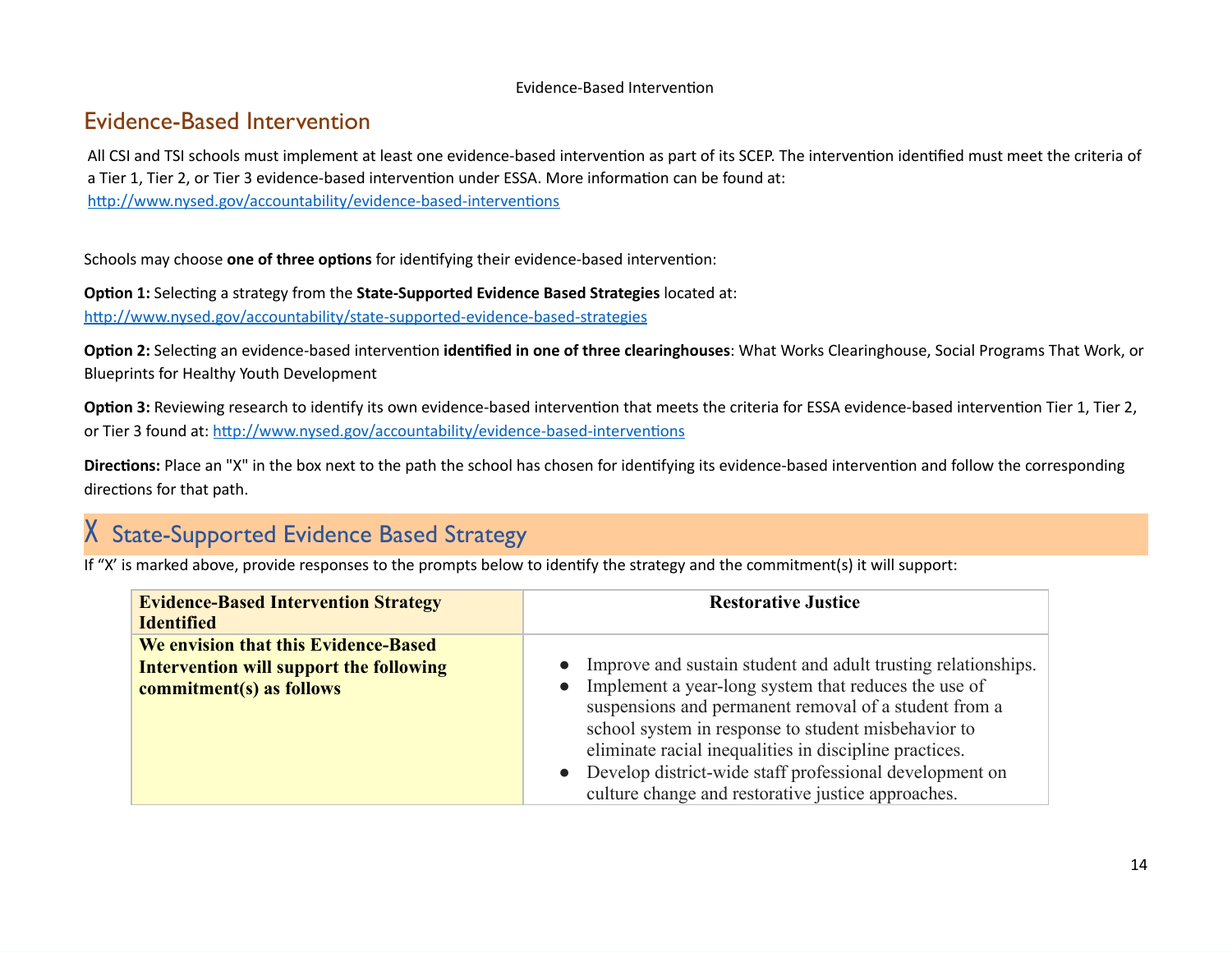| Evidence-Based Intervention |                                                                                                                                             |  |  |  |
|-----------------------------|---------------------------------------------------------------------------------------------------------------------------------------------|--|--|--|
|                             | • Adopt social and emotional support systems by including<br>interventions that range from individual and group<br>counseling to mediation. |  |  |  |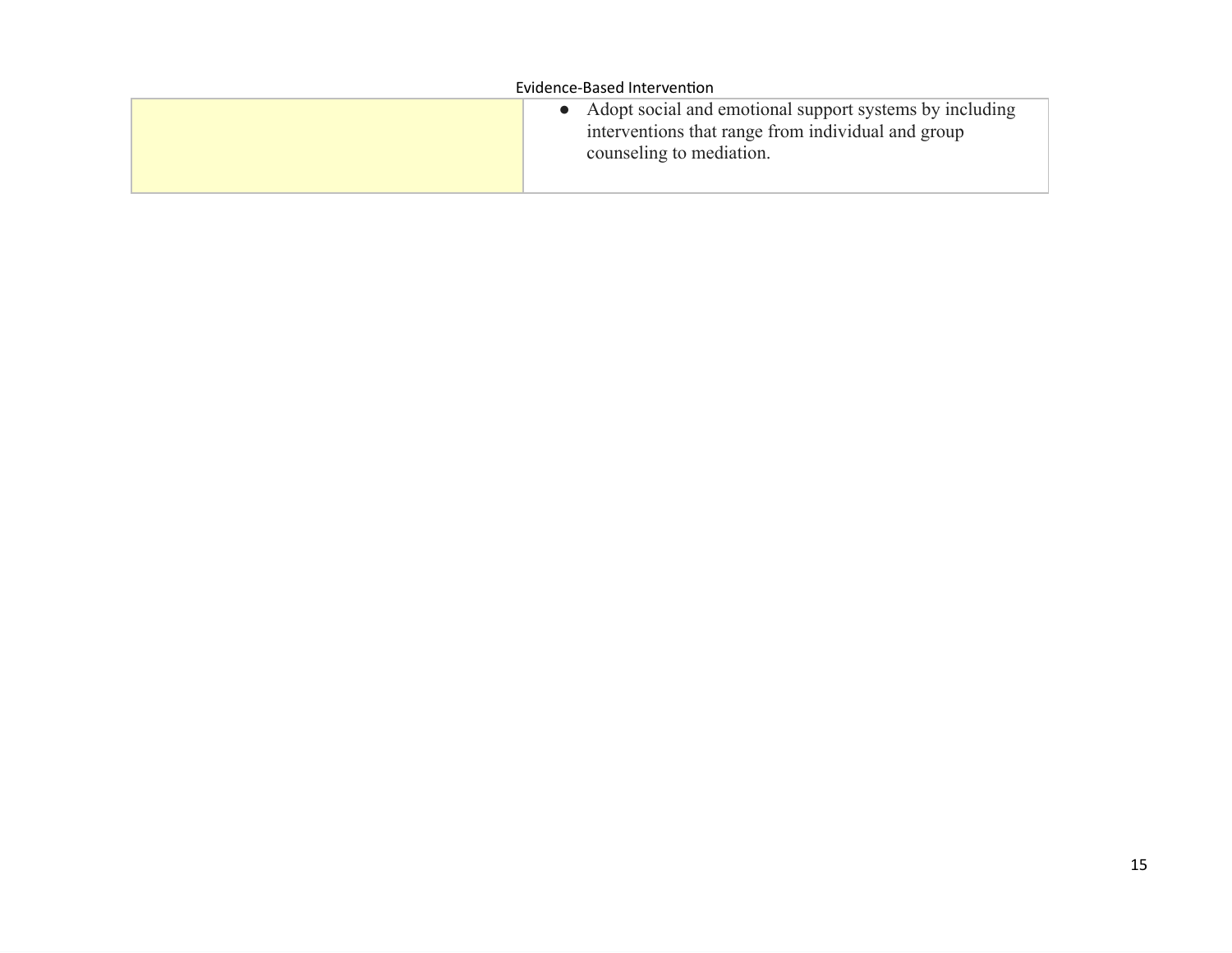#### Evidence-Based Intervention

## ☐ Clearinghouse-Identified

If "X' is marked above, provide responses to the prompts below to identify the strategy, the commitment(s) it will support, the Clearinghouse that supports this as an evidence-based intervention, and the rating that Clearinghouse gave that intervention:

| <b>Evidence-Based Intervention Strategy</b> |  |
|---------------------------------------------|--|
| <b>Identified</b>                           |  |
| We envision that this Evidence-Based        |  |
| Intervention will support the following     |  |
| commitment(s) as follows                    |  |

#### Clearinghouse used and corresponding rating

#### ☐ **What Works Clearinghouse**

- ☐ Rating: Meets WWC Standards Without Reservations
- ☐ Rating: Meets WWC Standards With Reservations
- ☐ **Social Programs That Work**
	- □ Rating: Top Tier
	- □ Rating: Near Top Tier
- ☐ **Blueprints for Healthy Youth Development**
	- ☐ Rating: Model Plus
	- □ Rating: Model
	- □ Rating: Promising

# □ School-Identified

If "X' is marked above, complete the prompts below to identify the strategy, the commitment(s) it will support, and the research that supports this as an evidence-based intervention.

| <b>Evidence-Based Intervention Strategy</b><br><b>Identified</b>                                            |  |
|-------------------------------------------------------------------------------------------------------------|--|
| We envision that this Evidence-Based<br>Intervention will support the following<br>commitment(s) as follows |  |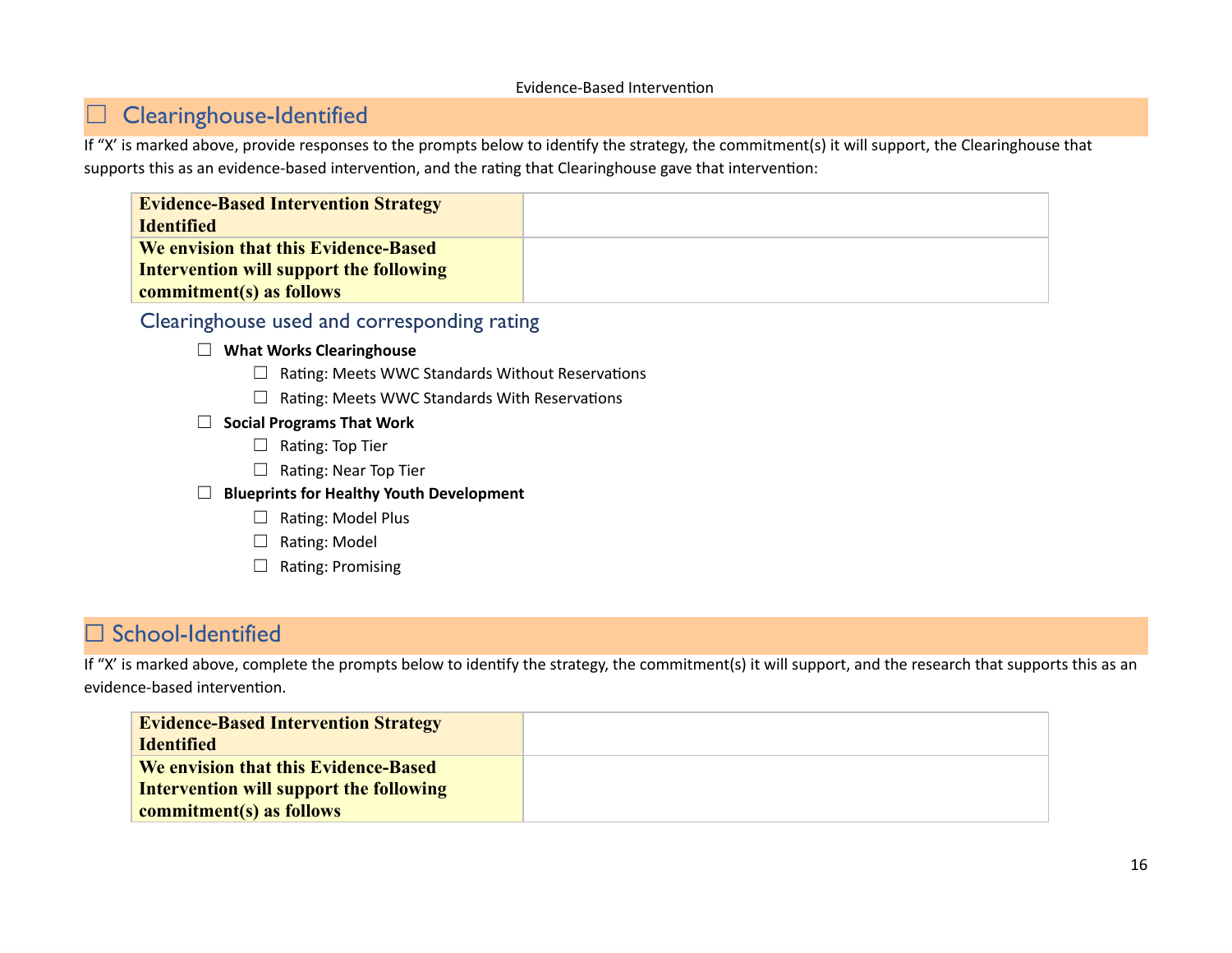**Link to research study that supports this as an evidence-based intervention (the study must include a description of the research methodology**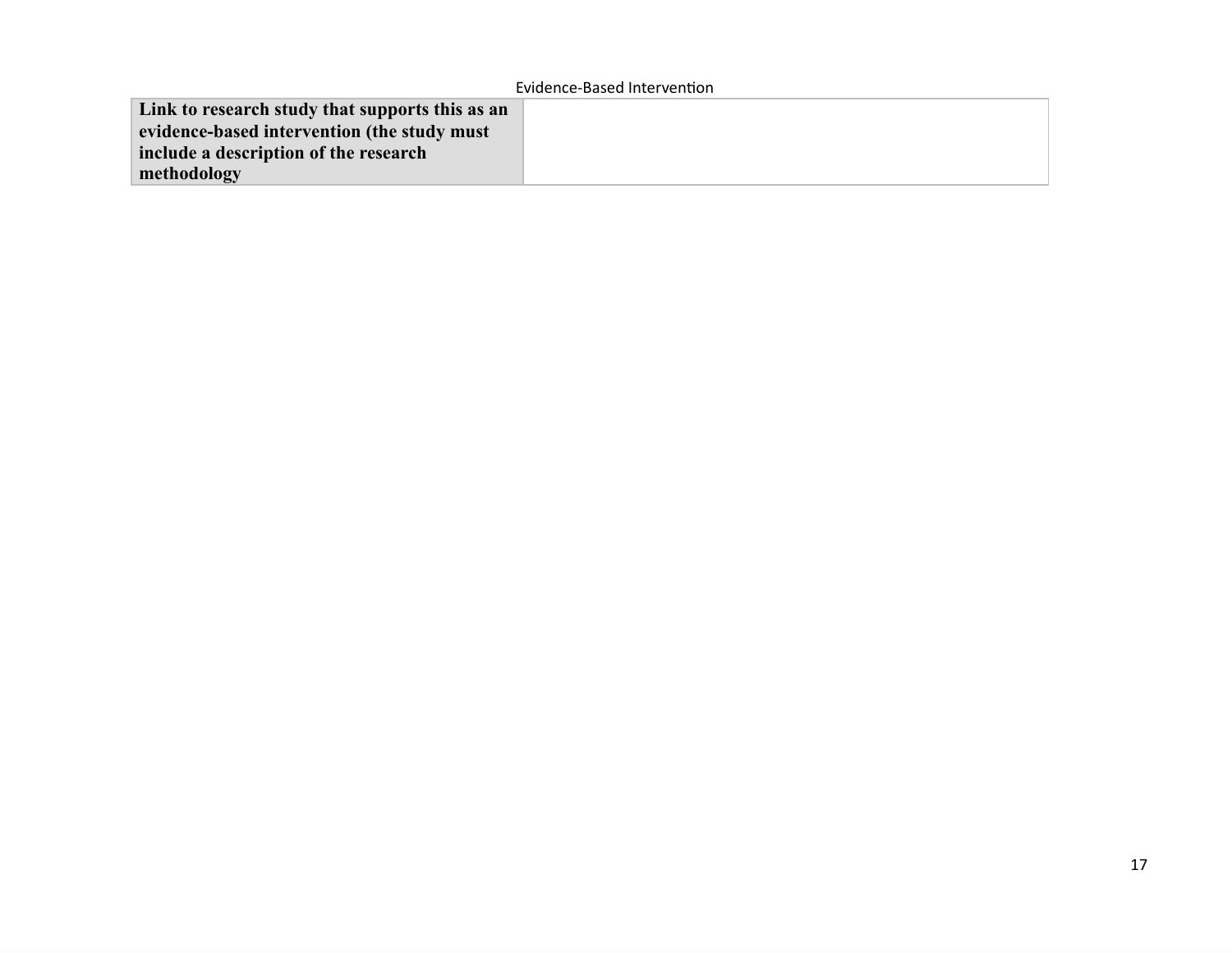# Our Team's Process

# **Background**

NYSED requires that the SCEP is developed in consultation with parents and school staff, and in accordance with §100.11 of Commissioner's Regulations. All schools are expected to follow the guidelines outlined in the document "Requirements for Meaningful Stakeholder Participation" found at: <http://www.nysed.gov/common/nysed/files/programs/accountability/scep-requirements-stakeholder-participation.pdf> This section outlines how we worked together to develop our plan.

# Team Members

Use the space below to identify the members of the SCEP team and their role (e.g. teacher, assistant principal, parent).

| <b>Name</b>                 | <b>Role</b>                                      |  |  |
|-----------------------------|--------------------------------------------------|--|--|
| <b>Patricia Brucz</b>       | Principal                                        |  |  |
| <b>Katie Goldman</b>        | <b>Assistant Principal (PK-2)</b>                |  |  |
| <b>Ashley Nsengiyumva</b>   | <b>Assistant Principal (3-5)</b>                 |  |  |
| <b>Marcus Anderson</b>      | <b>Assistant Principal (6-8)</b>                 |  |  |
| <b>Sam Cappozi</b>          | <b>PTO-Parent Representative</b>                 |  |  |
| <b>Karri Shantz</b>         | <b>Parent Facilitator</b>                        |  |  |
| <b>Tammy Banks</b>          | Parent                                           |  |  |
| <b>Maureen Leonard</b>      | Parent                                           |  |  |
| <b>Tiffany Charles</b>      | Parent                                           |  |  |
| <b>Bonnie Wrobel</b>        | Parent                                           |  |  |
| <b>Colleen Kowalczewski</b> | <b>BTF Delegate (ENL Teacher)</b>                |  |  |
| <b>Bridget Hudson</b>       | <b>Teacher (Kindergarten)</b>                    |  |  |
| <b>Jim Williams</b>         | Teacher (4 <sup>th</sup> Grade)                  |  |  |
| Dana Cassata                | Teacher (5 <sup>th</sup> Grade)                  |  |  |
| <b>Dottie Kenney</b>        | Teacher (8 <sup>th</sup> Grade ICT)              |  |  |
| <b>Brian Rauber</b>         | <b>Teacher (Instrumental/Band)</b>               |  |  |
| <b>Eileen Wszalek</b>       | Teacher (6 <sup>th</sup> Grade ICT)              |  |  |
| <b>Rene Cooley</b>          | Teacher (7 <sup>th</sup> /8 <sup>th</sup> NYSSA) |  |  |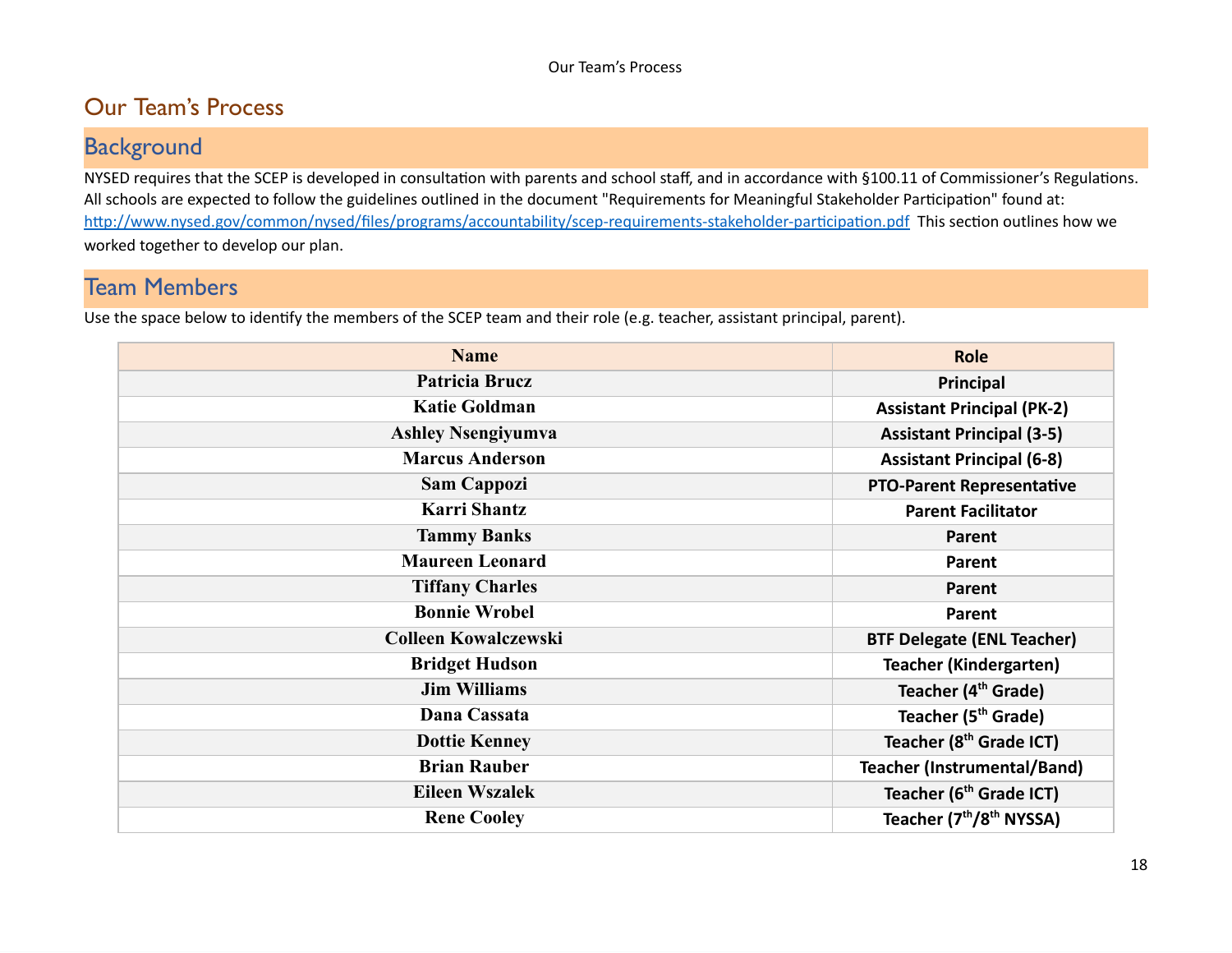Our Team's Process

| <b>Stefanie Franko</b>     | <b>Literacy Coach</b>               |
|----------------------------|-------------------------------------|
| <b>Michelle Evans</b>      | <b>Instructional Coach</b>          |
| <b>Christan O'Leary</b>    | <b>Reading Teaching</b>             |
| <b>Lynn Lystad</b>         | <b>Building Math Teacher</b>        |
| <b>Nicole Herkey</b>       | <b>Reading Teacher</b>              |
| <b>Nicole Sperrazza</b>    | <b>Building Math Teacher</b>        |
| <b>Theresa Maciejewski</b> | <b>Teacher Assistant</b>            |
| <b>Andrea Moyer</b>        | <b>Community Partner Consultant</b> |
| <b>Stephanie Leguori</b>   | <b>School Psychologist</b>          |
| Robyn Rotella              | <b>Social Worker</b>                |
| <b>Liza Waters</b>         | <b>Guidance Counselor</b>           |
| <b>Diane O'Connell</b>     | <b>Guidance Counselor</b>           |
| <b>Sarah Gallien</b>       | <b>Library Media Specialist</b>     |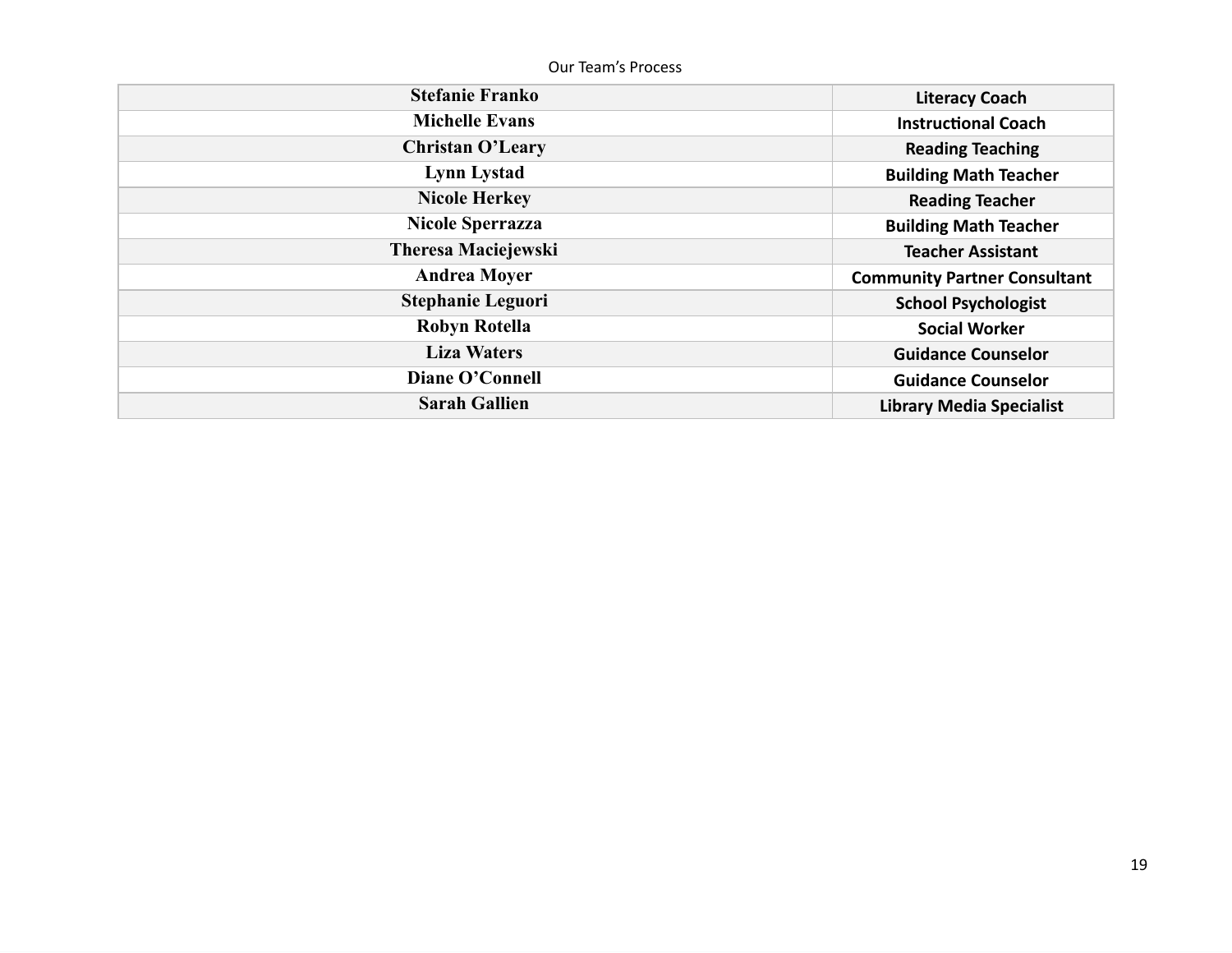# Our Team's Steps

Our plan is the result of collaborating to complete several distinct steps:

- 1. Interviewing Students
- 2. Completing the Equity Self-Reflection for Identified Schools
- 3. Reviewing Multiple Sources of Data and Feedback
- 4. Clarifying Priorities and Considering How They Connect to School Values
- 5. Writing the Plan
- 6. Completing the" Leveraging Resources" document

# Meeting Dates

We completed the steps above across multiple meetings. Below is a list of dates we met as a team and what occurred during those meetings.

| <b>Meeting Date</b> | <b>Interviewing</b><br><b>Students</b> | <b>Completing the</b><br><b>Equity</b><br><b>Self-Reflection</b><br>for Identified<br><b>Schools</b> | <b>Reviewing</b><br><b>Multiple</b><br><b>Sources of Data</b><br>and Feedback | <b>Clarifying</b><br><b>Priorities and</b><br><b>Considering</b><br><b>How They</b><br><b>Connect to</b><br><b>School Values</b> | <b>Writing the</b><br>Plan | <b>Completing</b><br>the"<br><b>Leveraging</b><br><b>Resources"</b><br>document |
|---------------------|----------------------------------------|------------------------------------------------------------------------------------------------------|-------------------------------------------------------------------------------|----------------------------------------------------------------------------------------------------------------------------------|----------------------------|---------------------------------------------------------------------------------|
| $4 - 14 - 2021$     | X                                      | X                                                                                                    | X                                                                             |                                                                                                                                  |                            |                                                                                 |
| $4 - 16 - 2021$     | X                                      |                                                                                                      | $\mathbf{X}$                                                                  |                                                                                                                                  |                            |                                                                                 |
| $4 - 26 - 2021$     |                                        |                                                                                                      | $\mathbf{X}$                                                                  |                                                                                                                                  |                            |                                                                                 |
| $4 - 28 - 2021$     |                                        | X                                                                                                    |                                                                               |                                                                                                                                  |                            |                                                                                 |
| 5-17-2021           | $\mathbf{X}$                           |                                                                                                      | $\mathbf{X}$                                                                  |                                                                                                                                  |                            |                                                                                 |
| $6 - 3 - 2021$      |                                        |                                                                                                      | $\mathbf X$                                                                   | $\mathbf X$                                                                                                                      | $\mathbf{X}$               |                                                                                 |
| $6 - 9 - 2021$      |                                        |                                                                                                      | $\mathbf{X}$                                                                  | $\mathbf{X}$                                                                                                                     | $\mathbf{X}$               |                                                                                 |
| $6 - 12 - 2021$     |                                        |                                                                                                      | $\mathbf X$                                                                   | $\boldsymbol{X}$                                                                                                                 | $\mathbf X$                |                                                                                 |
| $6 - 15 - 2021$     |                                        |                                                                                                      | $\mathbf{X}$                                                                  | $\boldsymbol{X}$                                                                                                                 | $\mathbf{X}$               |                                                                                 |
| $6 - 17 - 2021$     |                                        |                                                                                                      |                                                                               |                                                                                                                                  | $\mathbf{X}$               |                                                                                 |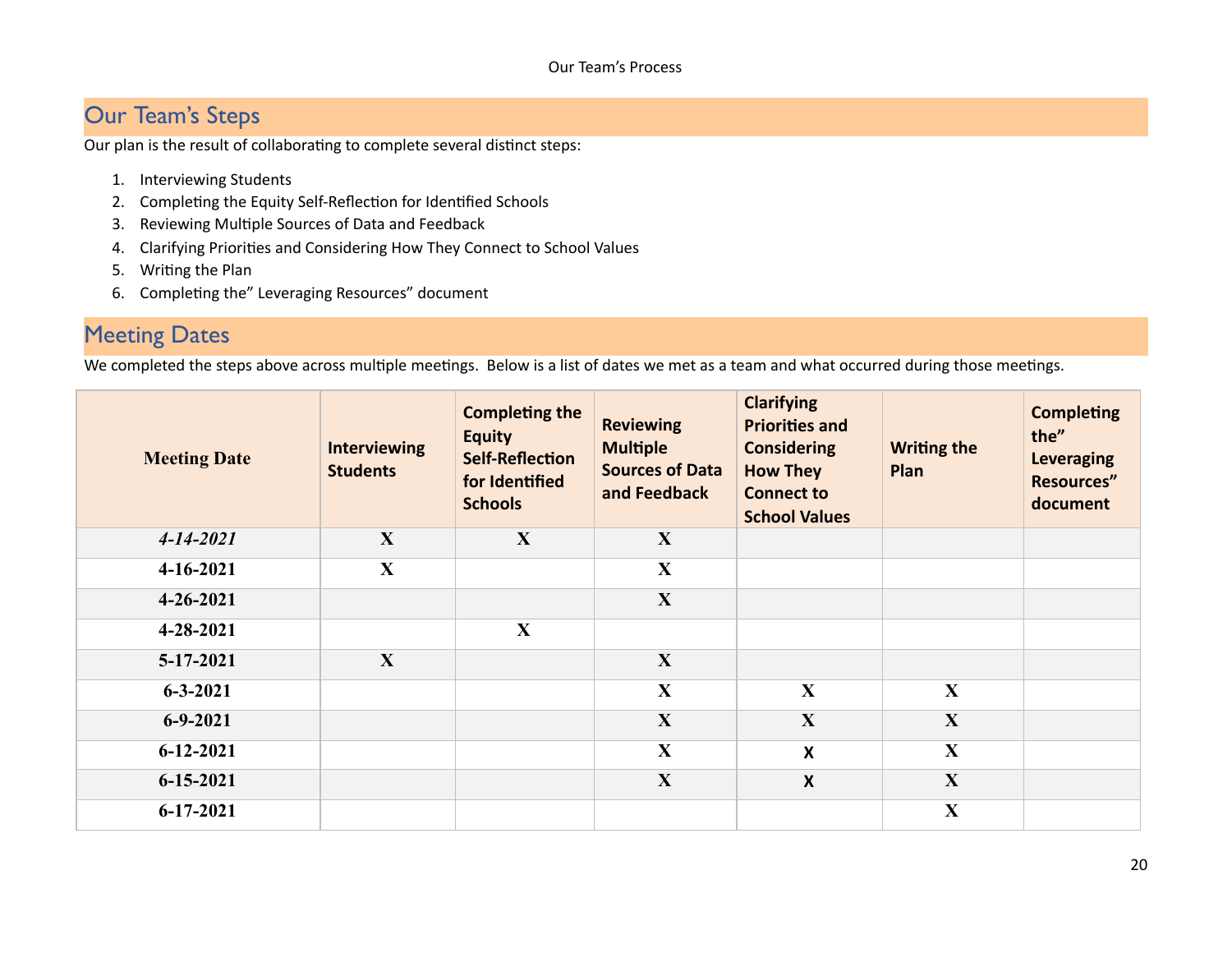#### Our Team's Process

| 6-19-2021       |  |  | $\overline{\phantom{a}}$ |                |
|-----------------|--|--|--------------------------|----------------|
| $6 - 22 - 2021$ |  |  | $\overline{ }$           |                |
| $6 - 24 - 2021$ |  |  | $\overline{ }$           | $\overline{A}$ |
| $7 - 12 - 2021$ |  |  | $\overline{A}$           | $\sqrt{2}$     |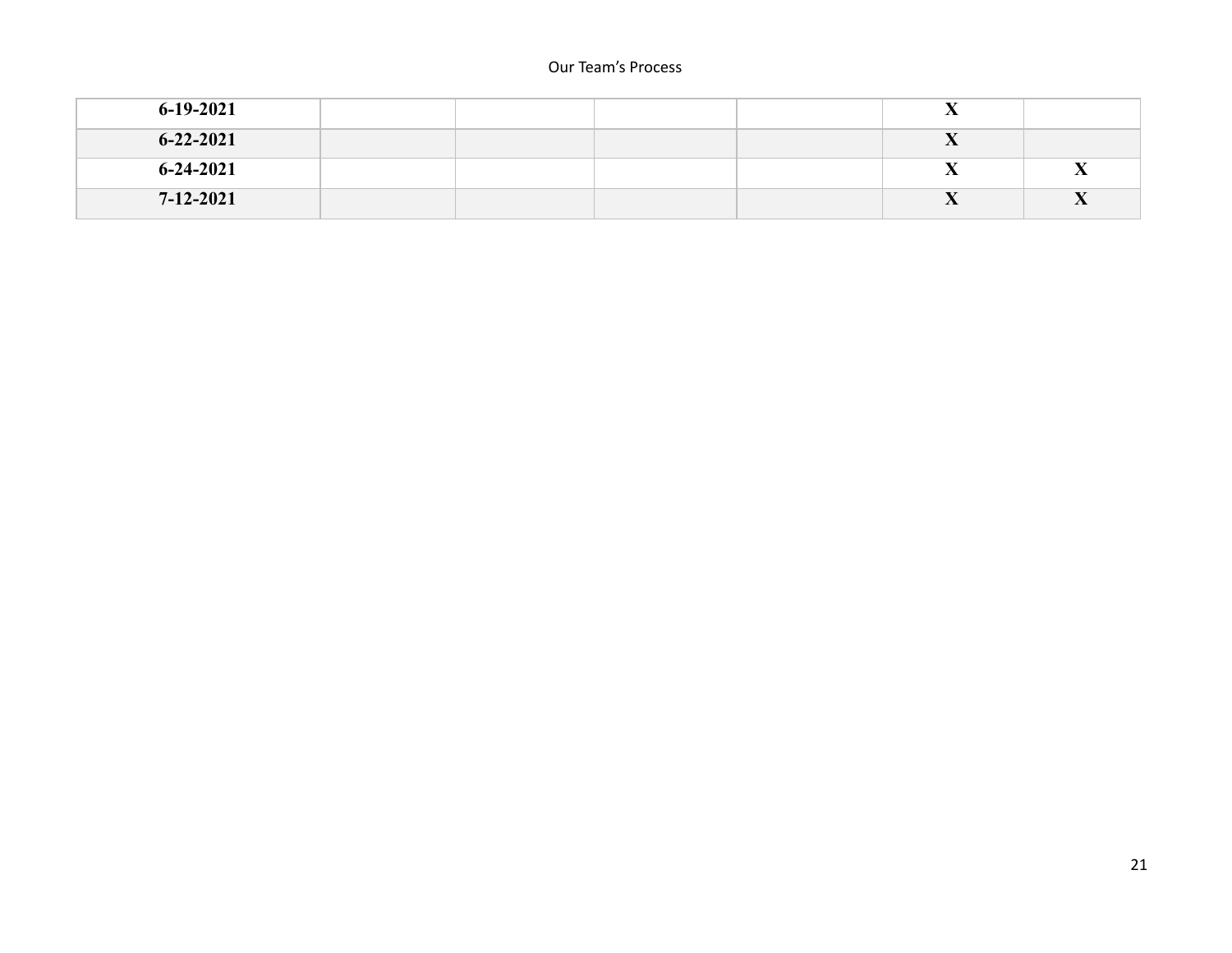# Learning As A Team

#### **Directions**

After completing the previous sections, the team should complete the reflective prompts below.

#### Student Interviews

#### **Describe how the Student Interview process informed the team's plan**

The students' thoughts and experiences were our driving force in creating the SCEP. It showed us how important it is to hear the voice of our student population reflected in the document. The survey had a recurring theme of severed relationships between home and school connections. We feel the commitments we made will bridge the social emotional and academic gaps that were evident in the surveys and in the data collected.

### Equity Self-Reflection

#### **Describe how the Equity Self-Reflection informed the team's plan**

The Equity Self-Reflection document revealed the deficits that we have in our curriculum and teaching methodologies. As a school community, we are fostering connections with students so that they feel comfortable and secure having critical conversations that are pertinent to their culture and community. We feel the commitments acknowledge and address the needs of the school community and our stakeholders to create the vision of our school.